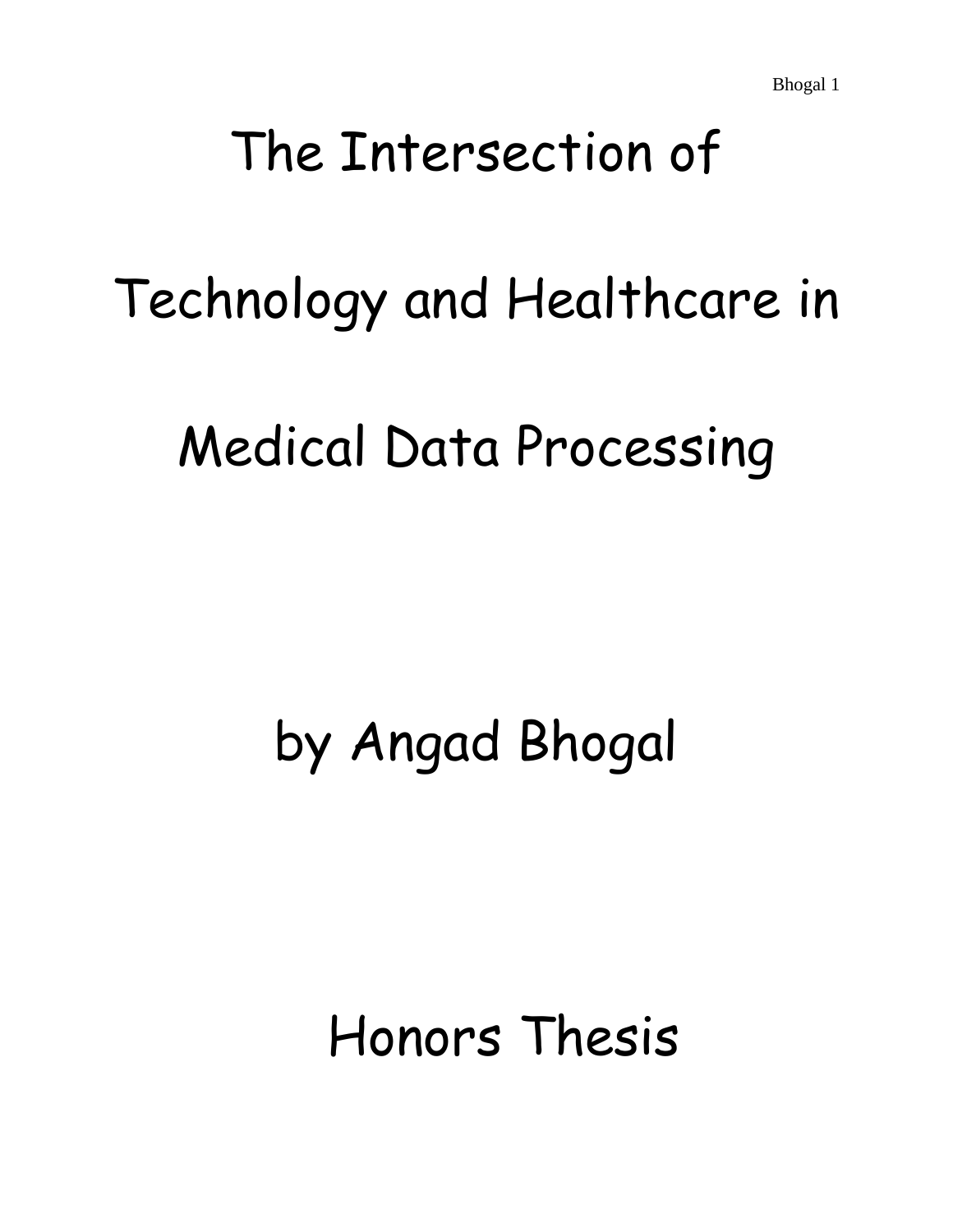Bhogal 2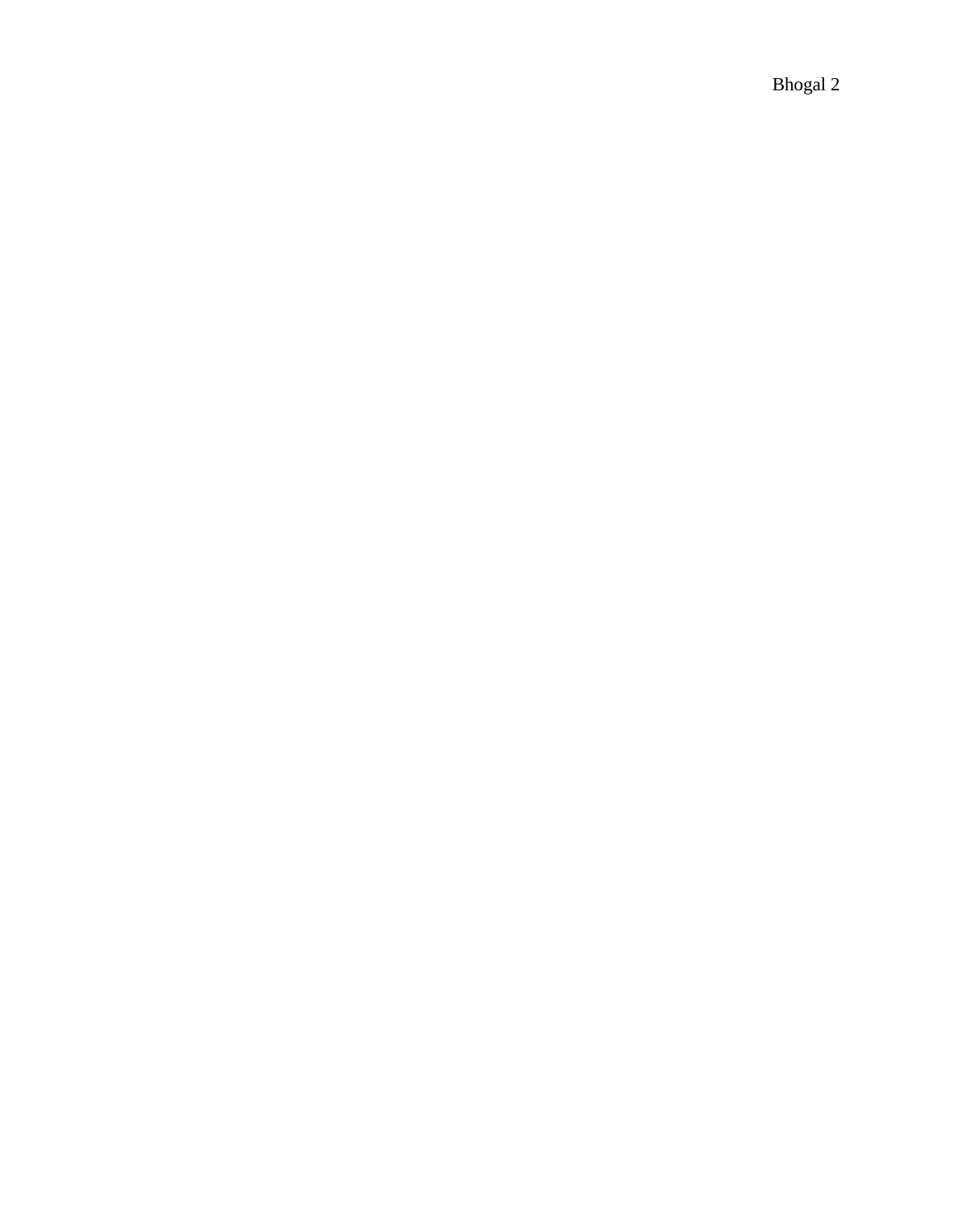## Table of Contents

| <b>Introduction</b>                            | 3         |
|------------------------------------------------|-----------|
| <b>Challenges</b>                              | $3 - 5$   |
| <b>Benefits and Importance</b>                 | $5 - 28$  |
| Communication                                  | $5-14$    |
| <b>Devices</b>                                 | $14 - 21$ |
| <b>Data Processing</b>                         | $21 - 28$ |
| <b>Risks</b>                                   | 28-32     |
| Disruption of the status quo                   | 28-29     |
| The Human Element: the good, the bad, the ugly | 29-32     |
| <b>Costs</b>                                   | 32-33     |
| <b>Increased expenses</b>                      | 32-33     |
| <b>Human Learning</b>                          | 33        |
| <b>Conclusion</b>                              | 33-36     |
| <b>Works Cited</b>                             | $37 - 41$ |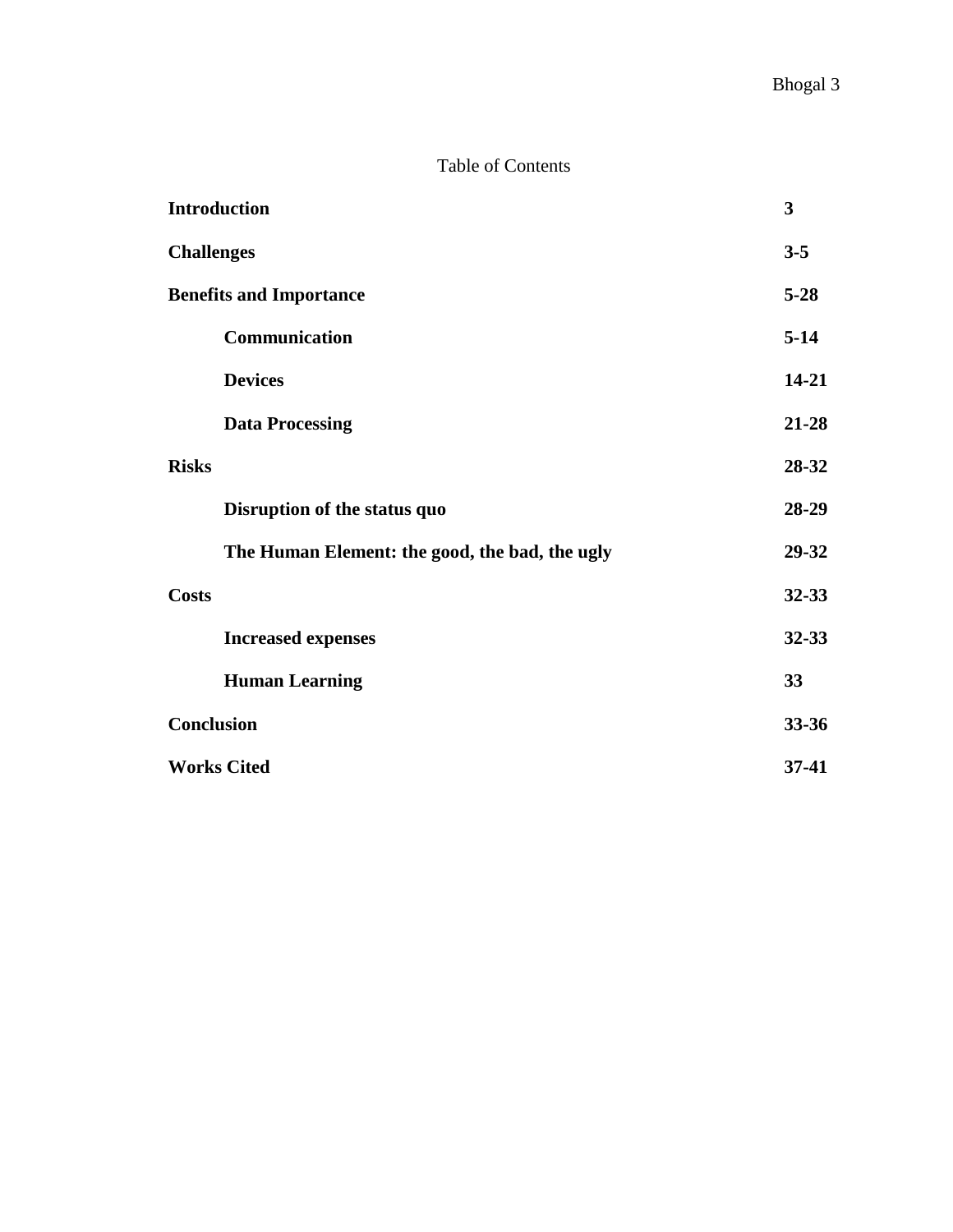Bhogal 4

#### **Introduction**

With access to healthcare becoming a more important and pressing issue to people worldwide, and technology's global influence growing tremendously, there is so much to come with the growing prominence of technology in the field of healthcare. One of the most basic ways in which technology plays a role in healthcare is that credible information is more accessible on the Internet than it has ever been. This kind of access is crucial to making progress in the healthcare fields and adding new features to the system to make it more efficient than ever. At the moment, there is a lot of information but not a single way agreed upon regarding how to apply said information. Of course, the access to the Internet can also be dangerous due to how much misinformation and lies are spread throughout the information. In addition to access of raw information, social media now make it easier to raise awareness of important health issues. In a sense, the growing influence of technology is helping shed light on the pertinence of healthcare in everyday life.

Thanks to the introduction of modern technology into the healthcare and medicine industry, it is now possible for monitors to read people's health information. There is currently a digital revolution taking place within the healthcare industry. In addition, as technology is an ever-evolving process, wearable technologies are being added to This kind of information shows how much essential information can now be tracked. It is also important to note that the new technology being installed can remotely continuously monitor each heartbeat, the rate and depth of breathing, body temperature, and other important measures of health. It is important to utilize machines created to track health and give the most accurate reporting possible of it.

### **Challenges**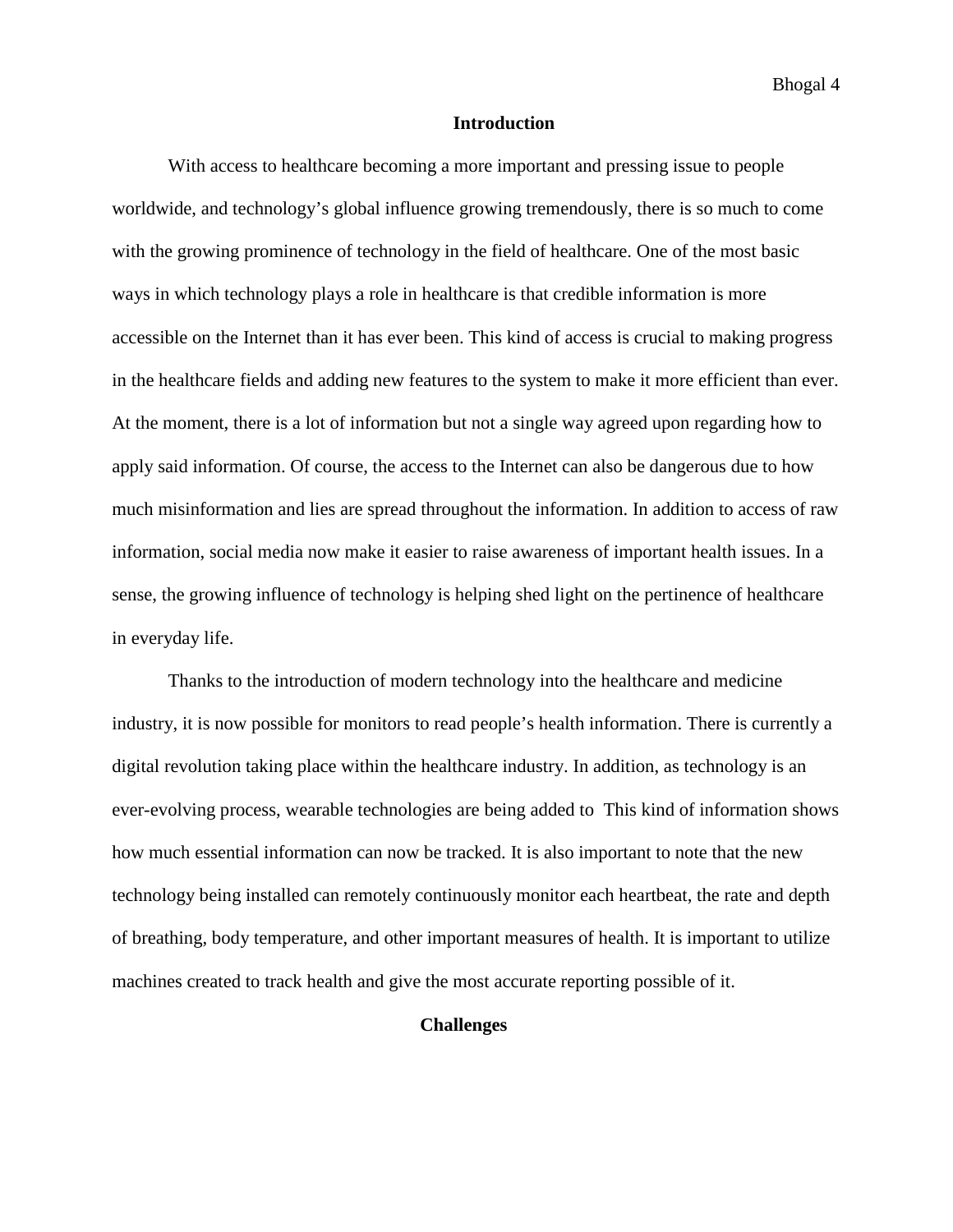Bhogal 5

One of the most important facts to keep in mind is that there are many physicians uncomfortable with the technological change in healthcare; thus, just introducing technological changes will not provide any easy solutions that are being sought. Technology does, indeed, have its limits in the healthcare industry and can only go so far; it cannot be treated as infallible or without question. One of the biggest drawbacks about the intersection of technology and healthcare is the compromise of privacy. In recent years, while it has become easier to get essential information across to one's doctor, it is also easier to let out personal information that one may not want to expose. In addition, the costs are astronomically high. Therefore, the risks (both personally and financially) are high, but so are the possibilities for something greater than ever before. Contributor BMO Harris Bank has written an article for *Forbes*, titled "5 Ways Technology Is Transforming Healthcare," in which it informs that "the federal government is also planning to spend up to \$29 billion in incentives to encourage hospitals and doctors' offices to digitize healthcare records." (BMO Harris Bank). This goes to show that much of the time and energy that the technology sector currently invests into social media like Facebook and Twitter could go into the health sector and create a healthier, better future for all. The five ways that those specializing in technology are starting to get involved in healthcare are crunching data to offer better diagnosis and treatment, helping doctors communicate with patients, linking doctors with other doctors, connecting doctors and patients, and helping patients stay healthy. One of the ways that the role of technology significantly helps is by helping bridge the gap created by a linguistic divide; there are millions of doctors nationwide in the United States of America (for example) who cannot speak English; this is inevitably a problem for millions of patients, since the majority of Americans do speak English. With language translators (from apps to full-blown devices), along with technological devices that will require little linguistic abilities, there are so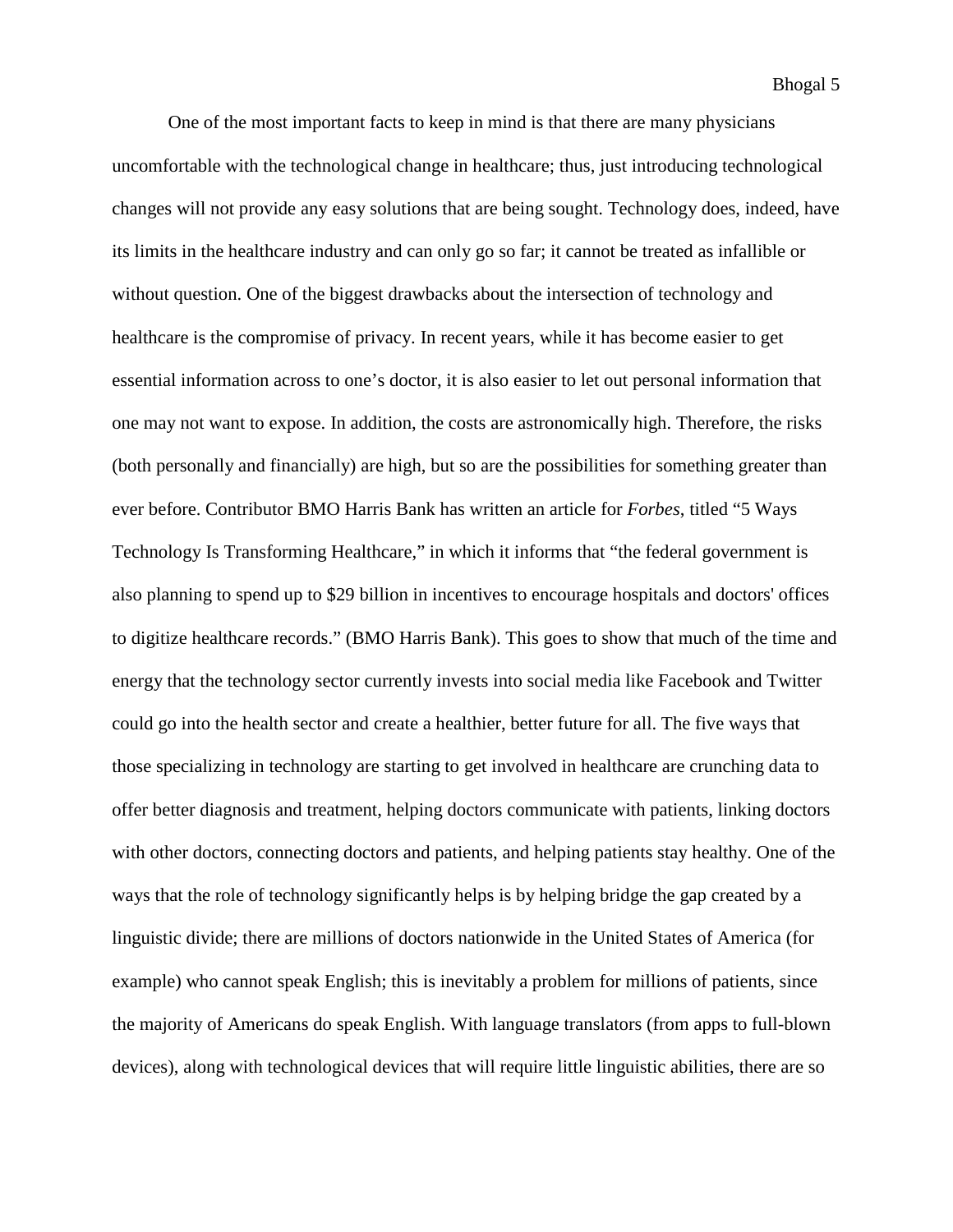many ways to now combat language barriers. This kind of universal communication can help break down so many barriers that currently stand in the healthcare industry.

## **Benefits and Importance**

## **Communication**

In the article "Use of Information Technology to Improve the Quality of Healthcare in the United States" written for the National Institutes of Health, MDs Eduardo Ortiz and Carolyn M Clancy discuss the benefits and losses when it comes to the use of information technology in the field of healthcare. The MDs explain the following table:

The lack of evidence was notable especially when compared to the strength of evidence regarding nontechnological safety practices such as prophylaxis for venous thromboembolism, use of sterile barriers during catheter insertion, or use of prophylactic antibiotics during surgery (Ortiz, Clancy).

| <b>Item</b>    | <b>Patient Safety Program</b>                                             | <b>Patient Safety Practice</b>                                                                 |
|----------------|---------------------------------------------------------------------------|------------------------------------------------------------------------------------------------|
|                | Venous thromboembolism (VTE)                                              | Appropriate VTE prophylaxis                                                                    |
| $\overline{2}$ | Perioperative cardiac events in patients<br>undergoing noncardiac surgery | Use of perioperative beta-blockers                                                             |
| 3              | Central venous catheter-related bloodstream<br>infections                 | Use of maximum sterile<br>barriers during catheter<br>insertion                                |
| $\overline{4}$ | Surgical site infections                                                  | Appropriate use of antibiotic<br>prophylaxis                                                   |
| 5              | Missed, incomplete, or not fully<br>comprehended informed consent         | Asking that patients recall and<br>restate what they have been told<br>during informed consent |
| 6              | Ventilator-associated pneumonia                                           | Continuous aspiration of subglottic<br>secretions                                              |
|                | Pressure ulcers                                                           | Use of pressure relieving bedding                                                              |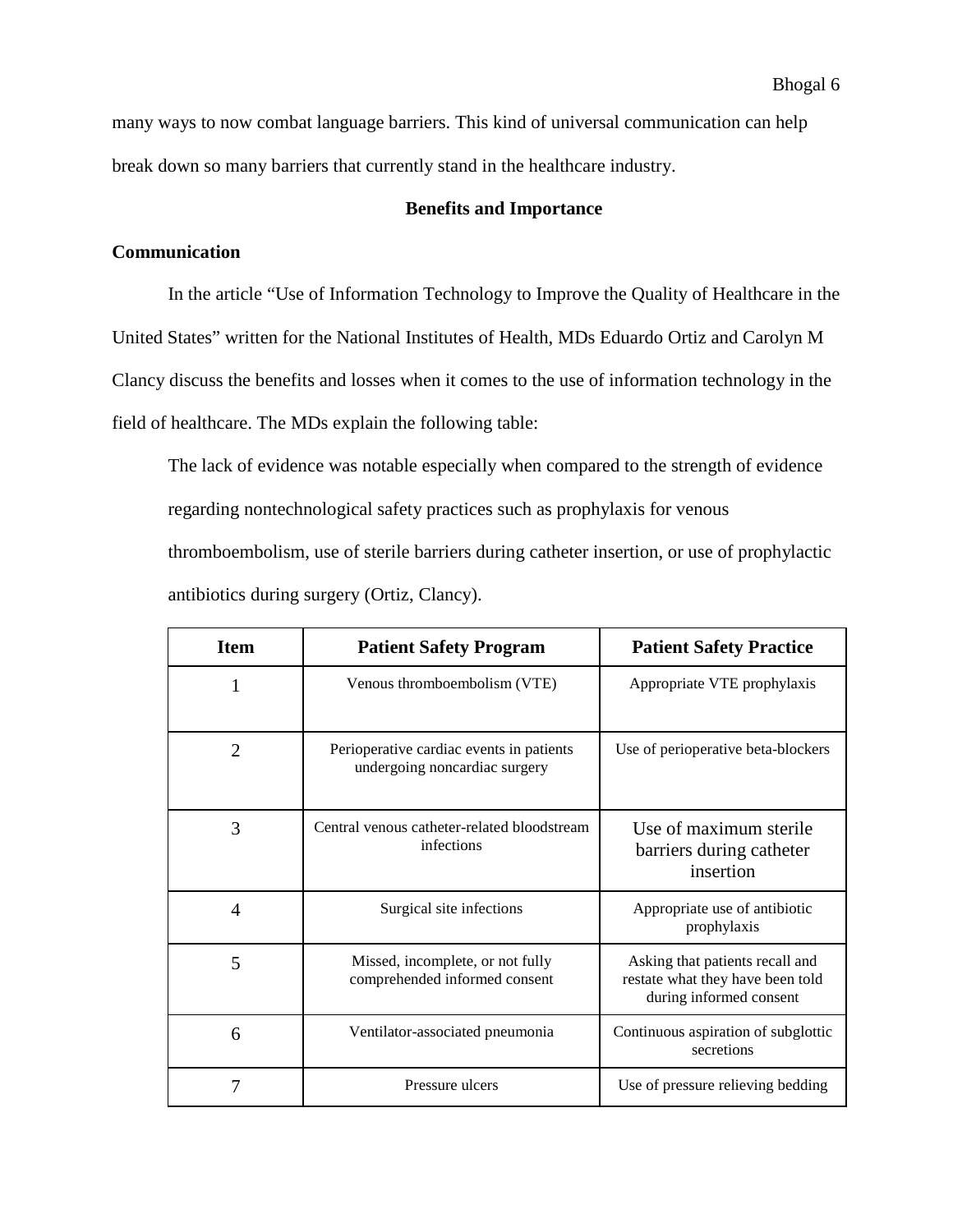|   |                                                                         | materials                                                                |
|---|-------------------------------------------------------------------------|--------------------------------------------------------------------------|
| 8 | Morbidity due to central venous catheter<br>insertion                   | Use of real-time ultrasound<br>guidance during central line<br>insertion |
| 9 | Adverse events related to chronic<br>anticoagulation with warfarin      | Patient self-management using home<br>monitoring devices                 |
|   | Morbidity and mortality in post-surgical and<br>critically ill patients | Various nutritional strategies                                           |
|   | Central venous catheter-related bloodstream<br>infections               | Antibiotic-impregnated catheters                                         |

(National Institutes of Health).

Thus, the only conclusion that can be made so far is that there is too much in the technology sector that is not yet well-known or credible. Some steps are now being taken to bring the healthcare industry up to date technologically, such as research using handheld wireless devices and computerized decision support tools. The transmission of information in the healthcare industry through the information technology sector is being put to use through the improvement of healthcare quality. This includes the development and adoption of national standards and the development of a national electronic health information infrastructure. Such recording of data is essential to preventing crucial mistakes from being made in the industry; of course, however, such information is only as good as the information technology worker transmitting the information.

With the world changing so fast, it can be harder to keep track of important information. This is an area where technology comes in handy in the healthcare industry. There are three essentials levels at which the growth of technology in healthcare can help individual patients can take steps to improve their healthcare: using technological devices to manage their own health conditions, sharing information with professionals, and communicating with a trusted community to help look after their health and wellbeing. Improvement in these basic steps is one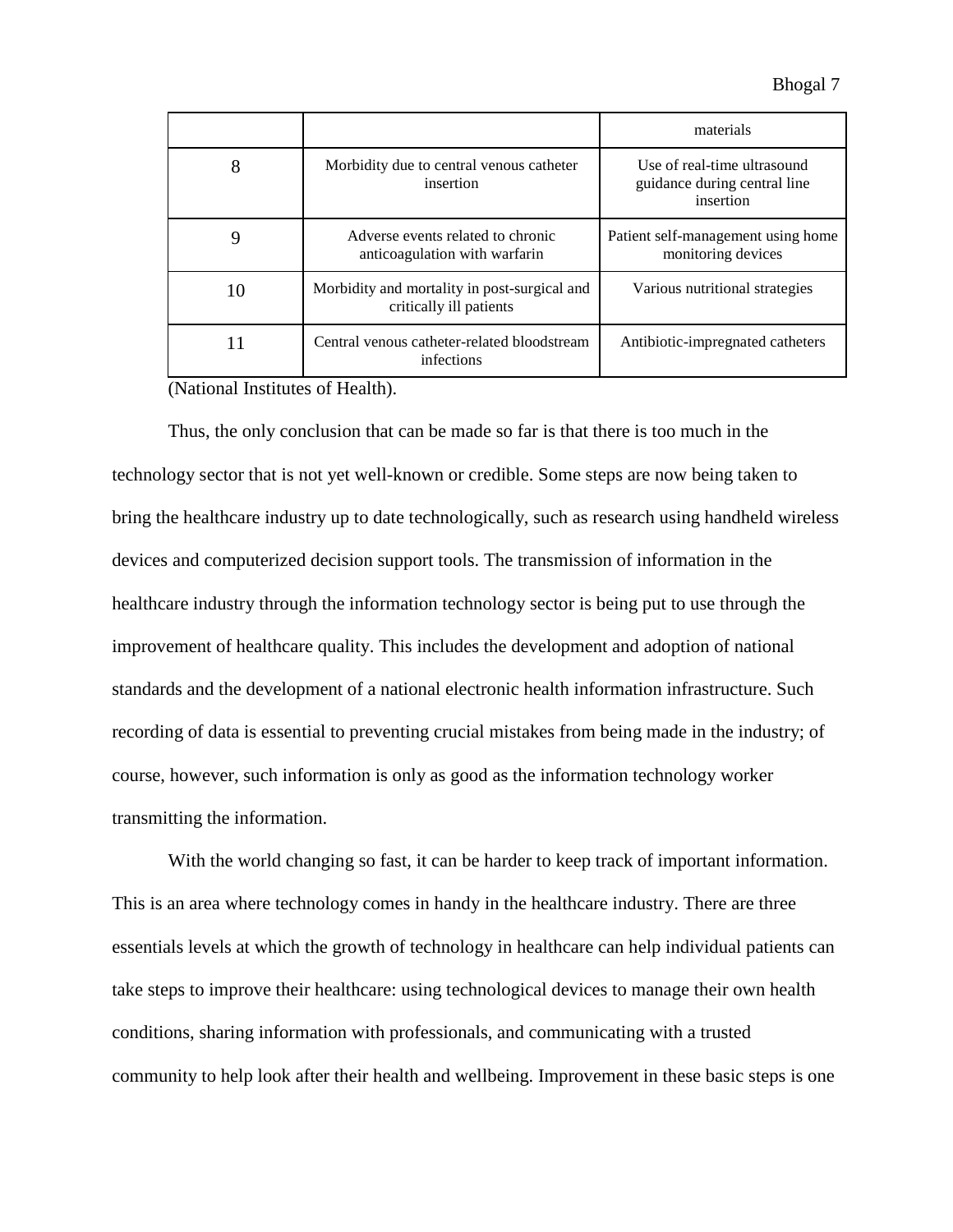Bhogal 8

of the few surefire mergers of healthcare and technology that is guaranteed to work well; technology in healthcare does not always have to mean complex new ideas that revolutionize the system as we know it, but could simply mean adjustments that make the delivery of healthcare data more efficient. Genetic data processing is just one part of medical data processing and, though the results are currently questionable, the healthcare industry's technological sector lags behind most other industries' technological sectors, which makes it hard for the healthcare industry to deal with modernization. With the world moving at a faster pace than ever before, it is crucial to record all the information that can be recorded, accurately.

Though the information transferred through technology in healthcare may sometimes be erroneous, the quality of healthcare is still massively improved with the prevention of medical errors and reduction of healthcare costs. In addition to such benefits, there would also be decreased paperwork (which is indubitably harder to manage and easier to lose than technologically recorded data is), population management due to earlier detection of infectious diseases, and consistency of healthcare effectiveness. Since the world is rapidly changing, using a means suited perfectly for change (technology) provides effective means of vanquishing the hurdles that stand in the way of accessibility to affordable healthcare. Such easy accessibility also leads to higher patient satisfaction, as patients do not need to make long trips and wait in long lines to schedule appointments with healthcare professionals. Health information technology provides the foundation for Medicaid health system transformation. This is important, as Medicaid is one of the biggest forms of healthcare in the United States. Being that the federal share for United States, healthcare spending tops \$5 billion annually, the integration of technology is definitely an opportunity to lower the costs and facilitate exchanges between patients and doctors. Such facilitation leads to a more successful healthcare industry and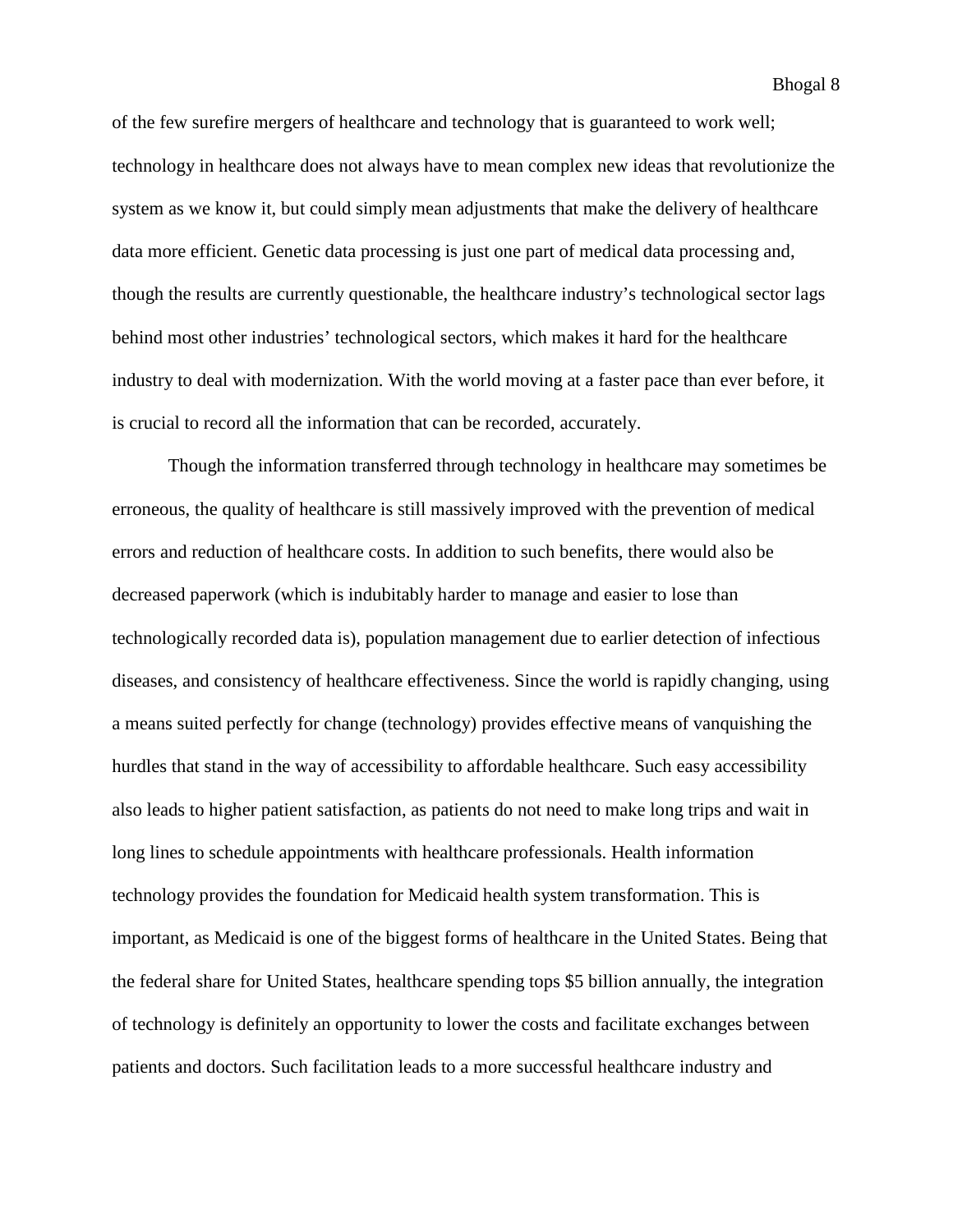healthier, happier patients. As far as recording data, transferring information, and making appointments more affordable and accessible go, the healthcare industry will only improve its weaknesses if it develops a strong information system to handle the processes.

One of the most useful advantages of medical data processing is that, along with making data more accessible for both the patient and healthcare professional, is that recording data online makes editing the data, in case there are any errors, much easier. Oftentimes, the papers that doctors carry have erroneous information that can lead to the patient not getting the appropriate treatment that he or she needs. Electronic health records allow doctors to more easily keep track of integral health information and may even enable them to access information and share it with specialists if there is a problem. Such access of information in turn leads to more immediate addressing of the problems that the patient faces at hand.

Personal health records also help to keep track of important information that one may need in general health endeavors such as fitness. These records can track food intake, exercise, and blood pressure, all of which are essential and crucial information to taking care of one's own wellbeing. This also makes it easier to report progress made to the doctor. Electronic health records also allow doctors to communicate directly with their patients' pharmacy, which makes it easier to go to the pharmacy to pick up medicine without having to bring the paper prescription. This is a major step forward, as patients have complained multiple times in the past that they were treated unfairly because of a lack of paper prescription that was required for them to get the medicine that they needed from the pharmacy. Since these processes are often not executed in a timely fashion, it often takes too long for patients to get the prescription. Thus, they are often not able to attain their prescription drug from their pharmacy as soon as they would like. Now, technological advancements are finally changing all this and making it easier to attain these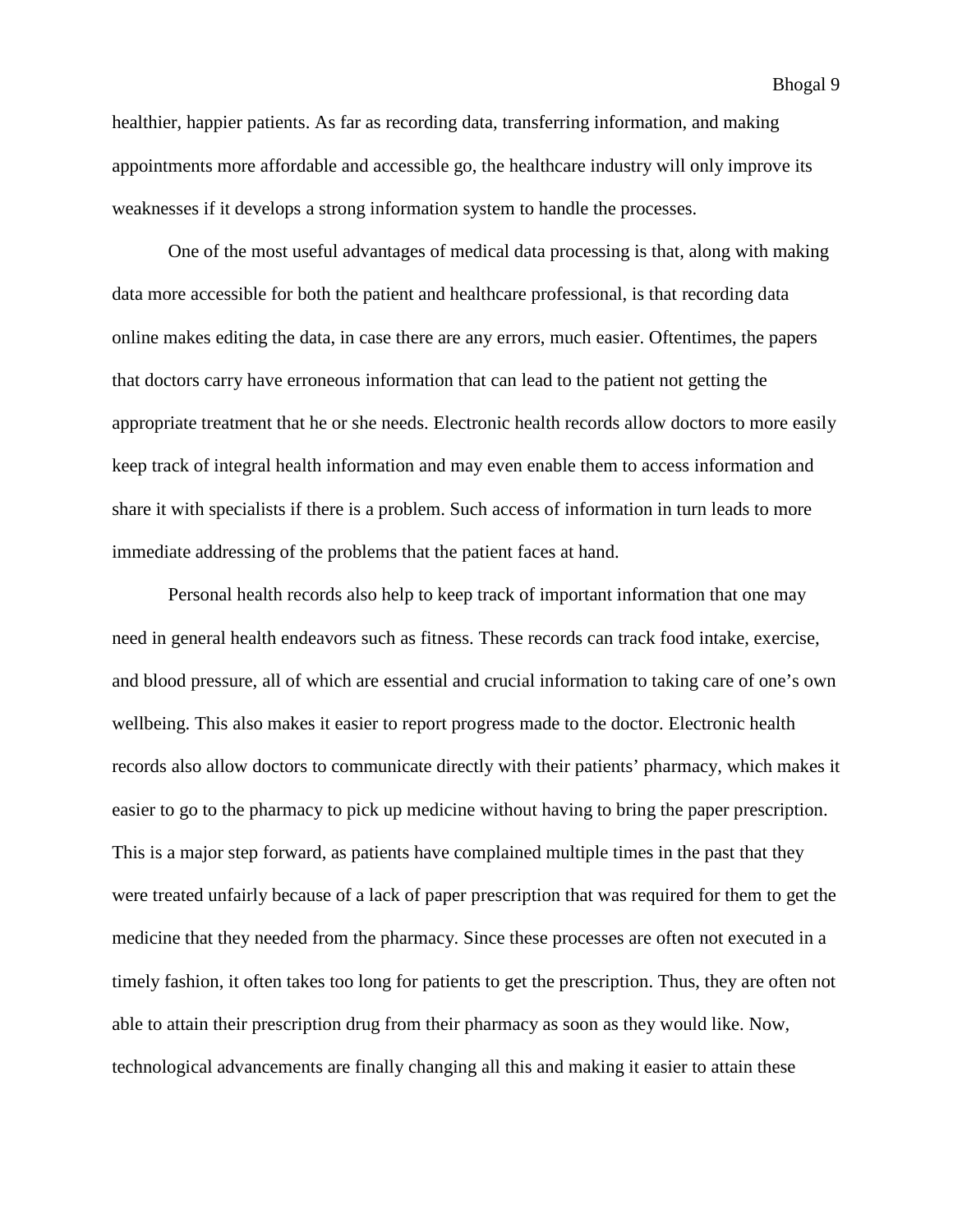prescription drugs. This includes smartphone apps that can help one monitor one's own health as well as to online communities to help and better prescriptions and information data processing with doctors.

Although the healthcare industry lags behind other industries in terms of technological modernization, the growth of technology in the industry is by no means slowing down. Andrew Meola, a contributor to *Business Insider*, writes in his article, "Internet of Things in healthcare: Information technology in health," shares how the role of technology in medical data processing has revolutionized healthcare over the course of a couple years. In 2009, Meola writes, "a mere 16% of U.S. hospitals were using an [electronic health record], but that figure soared to approximately 80% in 2013, according to Becker's Hospital Review" (Meola). For such an increase to occur within only four years shows how important electronic health records have become so quickly; hospitals used to have multiple systems that handled different functions, but electronic health records roll all of those into a single system. Portal technology and home monitoring systems help patients take care of their health by tracking their exercise, heart rate, and other such pertinent information without the doctor's help whenever the doctor is not available to help them.

The Internet of Things is a movement that is starting to weave ultrasounds, thermometers, glucose monitors, and electrocardiograms into connecting patients to monitors so that they can track their health more easily. The Internet of Things also has the power to fix the issue of healthcare patients not taking proper care of themselves when without the doctor's supervision. In other words, this type of technology can inform doctors of any potentially dangerous behaviors in which their patients engage and allow for something to be done to prevent it in time, even for situations when the doctor will not be available or accessible to the patient in time. Such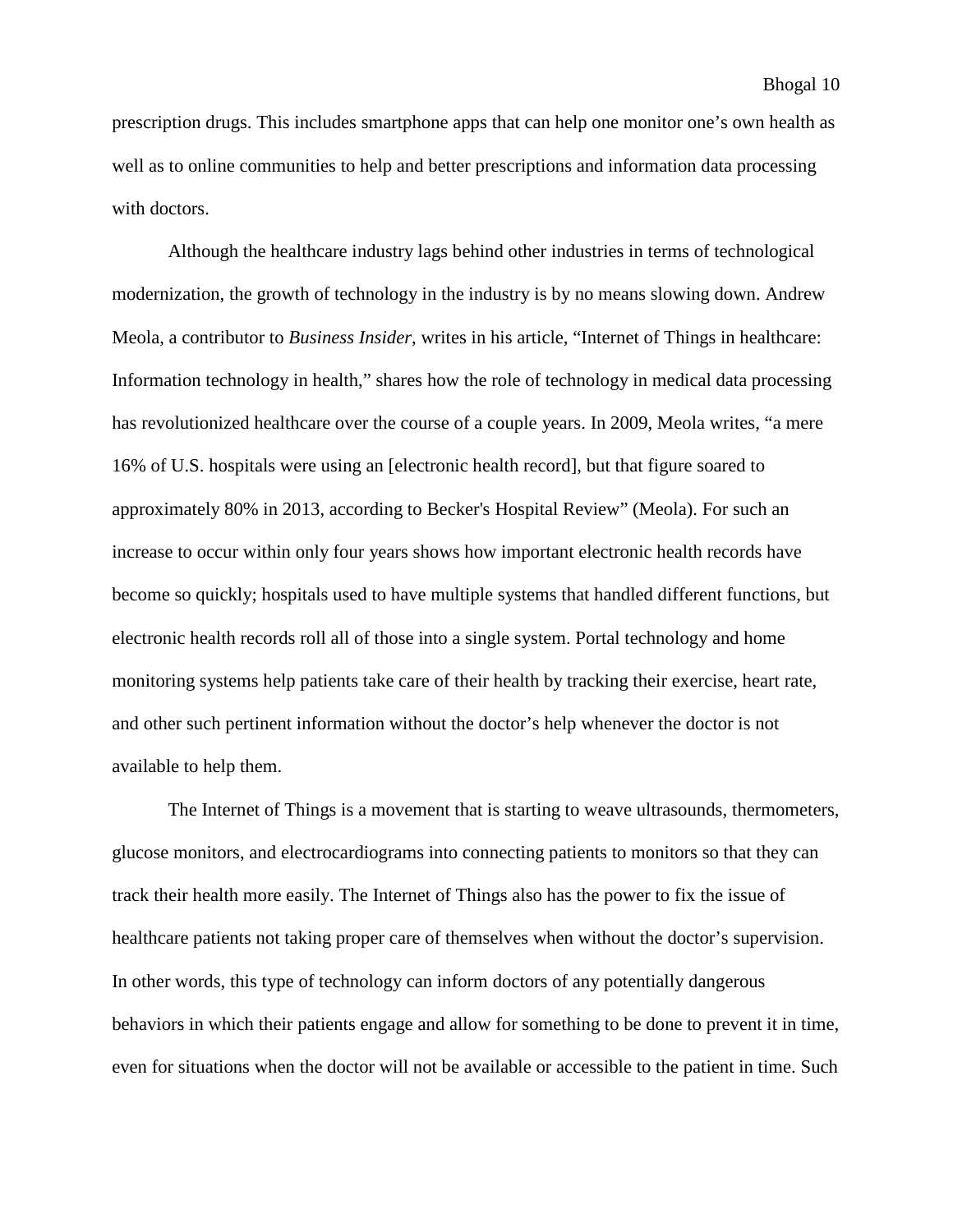informative power granted through technological processes in healthcare can reduce so many fatal errors and allow for medical data processing to get done faster and more efficiently.

One of the biggest problems with technology playing an increasing role in the medical healthcare industry is that those who need efficient healthcare the most are the least likely to use the Internet, or any modern technology in general, to enter or access information about their healthcare. Due to weakening and deteriorating condition, old people are generally much more likely to need access to medical information that can help them. Unfortunately, they are far less likely to have access to (and, in turn, trust) modern technology and, thus, use it to report their own personal health information or access information that is beneficial to their health. Susannah Fox, a chief technology officer of the Department of Health and Human Services, has been featured on Wall Street Journal to discuss the role of technology in healthcare, including both the benefits and costs. Fox has pioneered research methods to explore how information technology and social media affect the healthcare industry and the consumer healthcare experience. Laura Landro has written an article for *Wall Street Journal*, titled "Technology and Health Care: The View From HHS," that documents the conversation and Fox's input. When asked about the most significant findings and downsides in this topic, then Fox emphasizes in detail the benefits of easily accessible quality information and the dangers of misinformation and lack of access to quality to information:

The Internet gives access to information [...] that is crucial unlocking the potential of health and technology, from clinical-trial design to hospital-discharge planning. A recent study showed that people age 65 and older are significantly less likely than the general population to go online for health information. People living with disability are also disproportionately offline in an online world. Discussions about vaccines are daily proof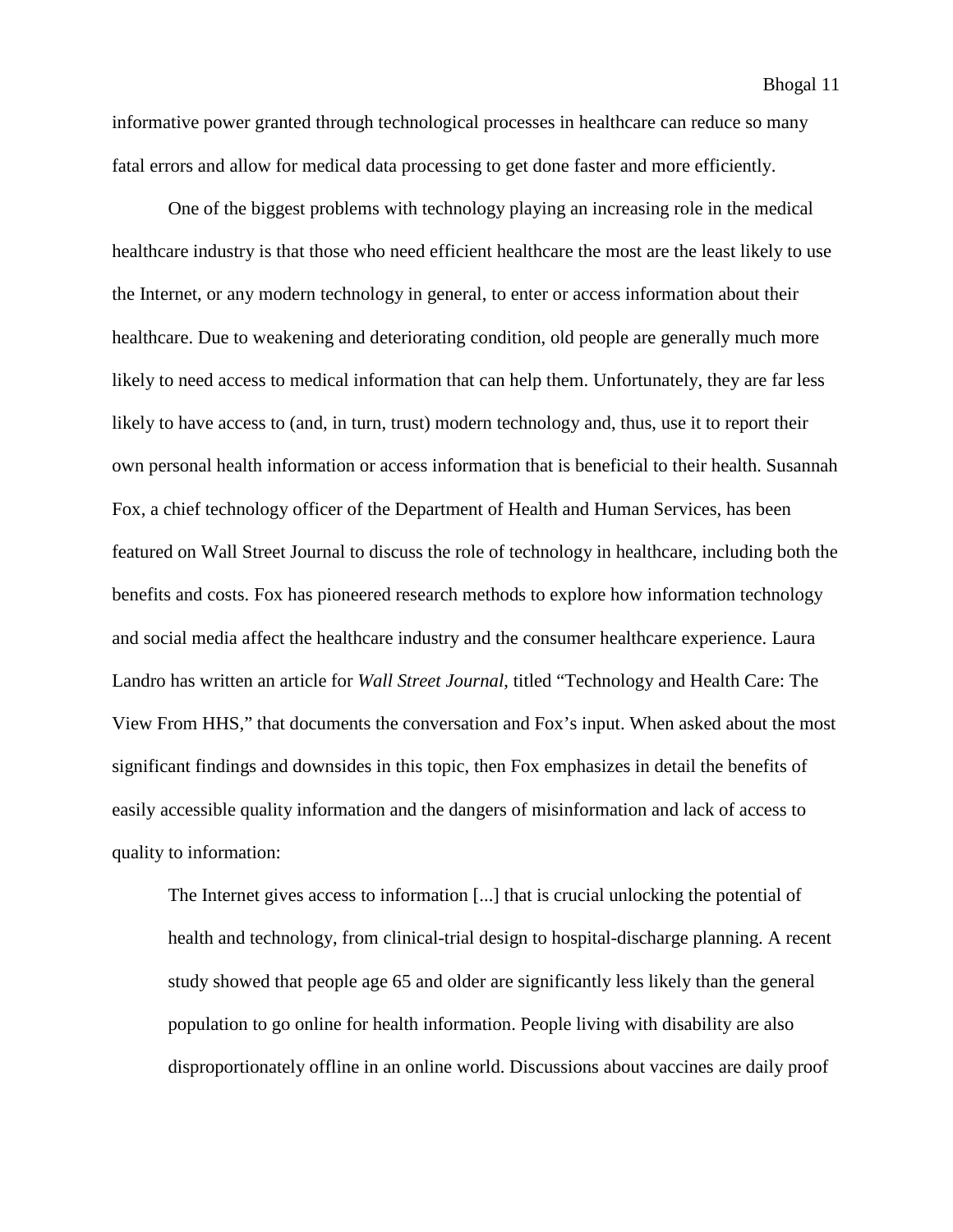that online information, including peer conversations, may not be based on science. It is essential to use the internet to seed the field with facts, to open access to medical journals and clinical-trial results, and to free the data (Landro).

With the elderly and disabled, both groups disproportionately at risk of poor healthcare, so disconnected to the Internet, it is crucial for information to be delivered to them through technological means that can help them or at least provide a younger adult who can assist them. Overall, the worst aspects of making medical data processing more technologically charged are the ease of sharing misinformation and the lack of accessibility for the disabled and senior citizens. As it is, those who are old and disabled but experienced in the intersection of medical data processing and technological innovation can use their expertise to help others who are old and disabled. This would work well alongside the help that doctors and younger, healthier family or friends may provide.

In addition to increasing safety and personalization, technology in healthcare allows can improve physicians' performance and, in some cases, patient outcomes. Such changes may provide the reconciliation needed between physicians and advocates for technology in healthcare, as physicians remain averse to such change in the industry. One of the ways that technology in healthcare saves time and increases safety is by preventing severe mistakes that could be dangerous from occurring. Information technology in general can reduce the rate of errors in three ways: by preventing errors and adverse events, facilitating a more rapid response after an adverse event has occurred, and tracking and providing feedback about adverse events. These errors are important to catch before they are entered and processed as true information. Furthermore, information technology can reduce the frequency of errors of different types and possibly the frequency of associated adverse events. This kind of change brought about by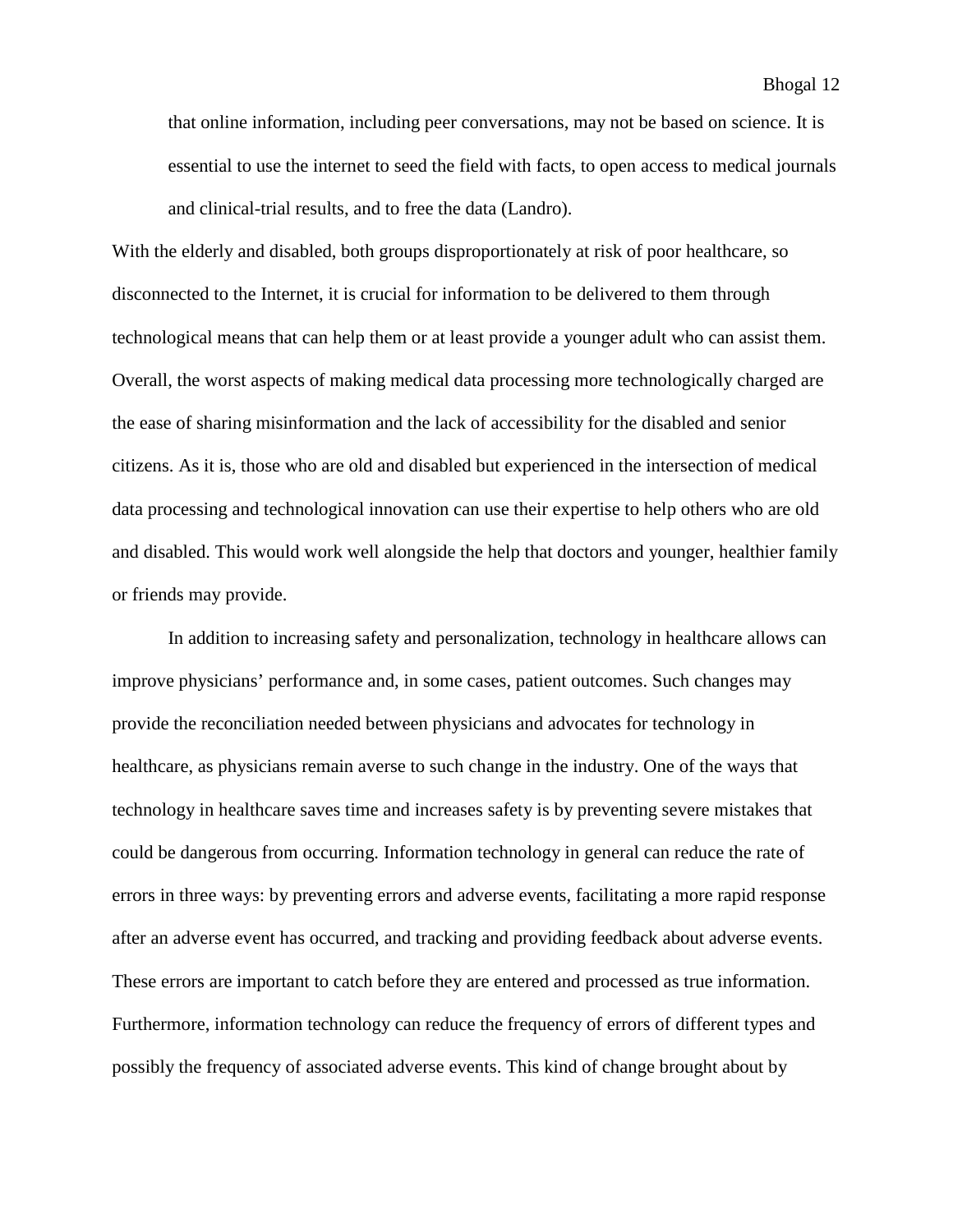information technology prevents so many past errors from occurring and lead to a safer, more stable future. It goes to show that the advocates for technological change in healthcare need to consider the costs and benefits, and which one outweighs the other.

## **Devices**

Physicians continue to remain resistant toward technological change in the healthcare sector. Planning for a new health information technology system in healthcare requires identifying the needs of users and what the system is expected to do. In addition, designing the system for a clinic's specific needs, planning the implementation process, and determining how to evaluate how well the system has addressed the identified needs are crucial steps in personalizing the patient's healthcare through the use modern technology (Agency for Healthcare Research and Quality). Such identification and personalization of needs then leads to more accurate data processed medically. Perhaps there has been a disconnect between advocates for information technology in healthcare and physicians, since they differ so vastly in opinion on the matter. Anoj Bhattacherjee and Neset Hikmet have written an informative article for *Researchgate* titled "Physicians' resistance toward healthcare information technology: a theoretical model and empirical test." In this article, they outline physicians' resistance to healthcare and provide a model that could help to reconcile the differences between healthcare insurers. Their research shows an understanding of the subject at hand:

Physician resistance was identified as the primary barrier to CPOE implementation, with high cost of CPOE implementation and vendor/product immaturity being the other barriers. This study recommended four strategies for overcoming resistance: (1) strong hospital leadership to communicate project vision and commitment, (2) customizing the system extensively to fit physicians' workflow, (3) employing well-respected physicians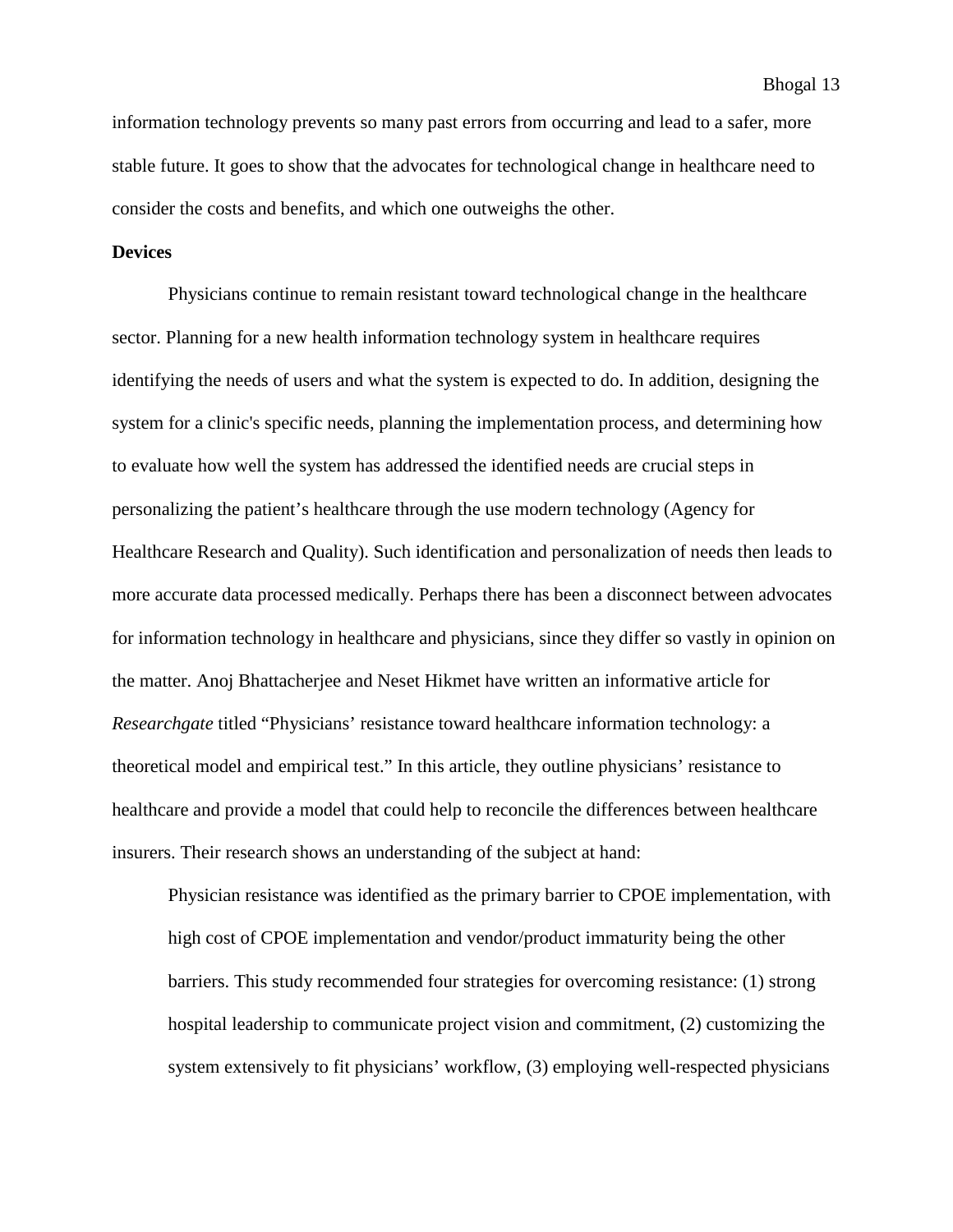to champion change and encourage others to see beyond immediate frustrations, and (4) leveraging house staffs (younger physicians) who were exposed to CPOE as medical students and are comfortable with its usage (Poon et al., 2004).

So far, these are just suggestions on how to make physicians more comfortable with technological change occurring in healthcare. Patients whose cases are more severe and cannot simply conduct every important step through a computer will be able to minimize their struggles by covering online whatever they can. Thus, in turn, will make room in their (and their physicians') schedules to meet with their physicians in person when necessary.

One of the best moves for patients to currently make is to take more initiative in improving their access to information and keeping track of their daily habits and health. Patients need to be assured that they have control and choice over their healthcare information and the means that they use to record data. The ease of access to information for both parties (the doctor and the patient) allows for a healthier relationship between the two and, thus, makes crucial information easier to transmit. In addition, the initiative for the patient to take action toward better health, as well as accessibility for the doctor to make sure that the patient is taking such initiative, needs to be emphasized so that there is better health. Thus, while much of the change needed in healthcare is technologically, much of it is also cultural and needs to start from the patient and doctor.

One of the most important notes to take in such a setting is that there are also negative aspects of technology playing an increasing role in medical data processing. For example, as life expectancy is increasing, so are the costs for healthcare. Even though technology does tend to change for the better, it does so at higher costs. Compared with people 19 to 64 years old, those aged 65 to 74 spend two times as much; those 75 to 84 spend four times as much; and those 85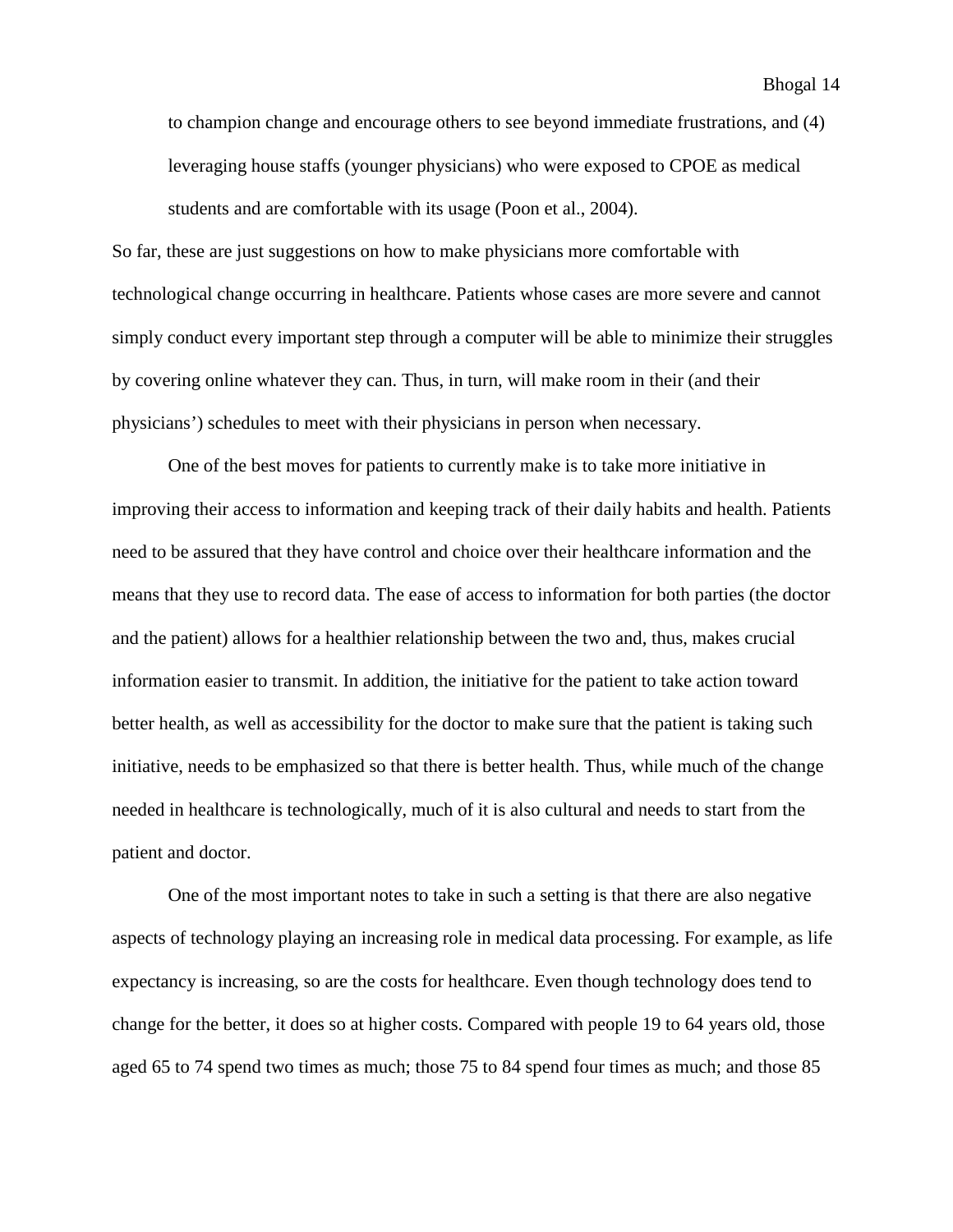and older spend six times as much! This is concerning, since the older that one becomes, the more that one needs access to simple and high-quality healthcare; those who need healthcare more than other demographics are consistently likelier to pay much more than younger peers are! In other words, those of the Silent and Greatest generations (the ones who need healthcare the most critically) tend to be much more likely to spend on healthcare than baby boomers and especially Generations X (currently aged 37-51), Y (currently aged 17-36), and Z (currently 16 and younger) do! In fact, the baby boomer generation is so large that, by 2040, there are projected to be 37 Americans over 65 for every 100 working-age American today! In turn, it can be reasonably assumed that, by 2040, spending for healthcare will increase to an even greater disparity between the elderly and younger than already exists. The changing nature of healthcare at the moment, due to technological advances, is contributing to the costly spending.

Despite age contributing to the expenses of healthcare spending, this cost is much more driven by technology. Technological change, after all, is responsible for at least one-third and as much as two-thirds of per capita health care spending growth. This is an alarming rate, since it was not too long ago that healthcare and technology were segregated as fields. After accounting for changes in income and health care coverage, aging alone can account for, at most, only a few percentage points of spending growth. This goes to show that living longer also costs more. That cost, however, is not derived from the long age itself, though, nearly as much as it is from the technological changes that occur each year. Not all of the credit goes to technology; much of the progress made in terms of longevity comes from personal habits outside of the healthcare system, such as higher education attainment and lower smoking rates over the years. As people have generally engaged in both these behaviors, life expectancy has increased significantly.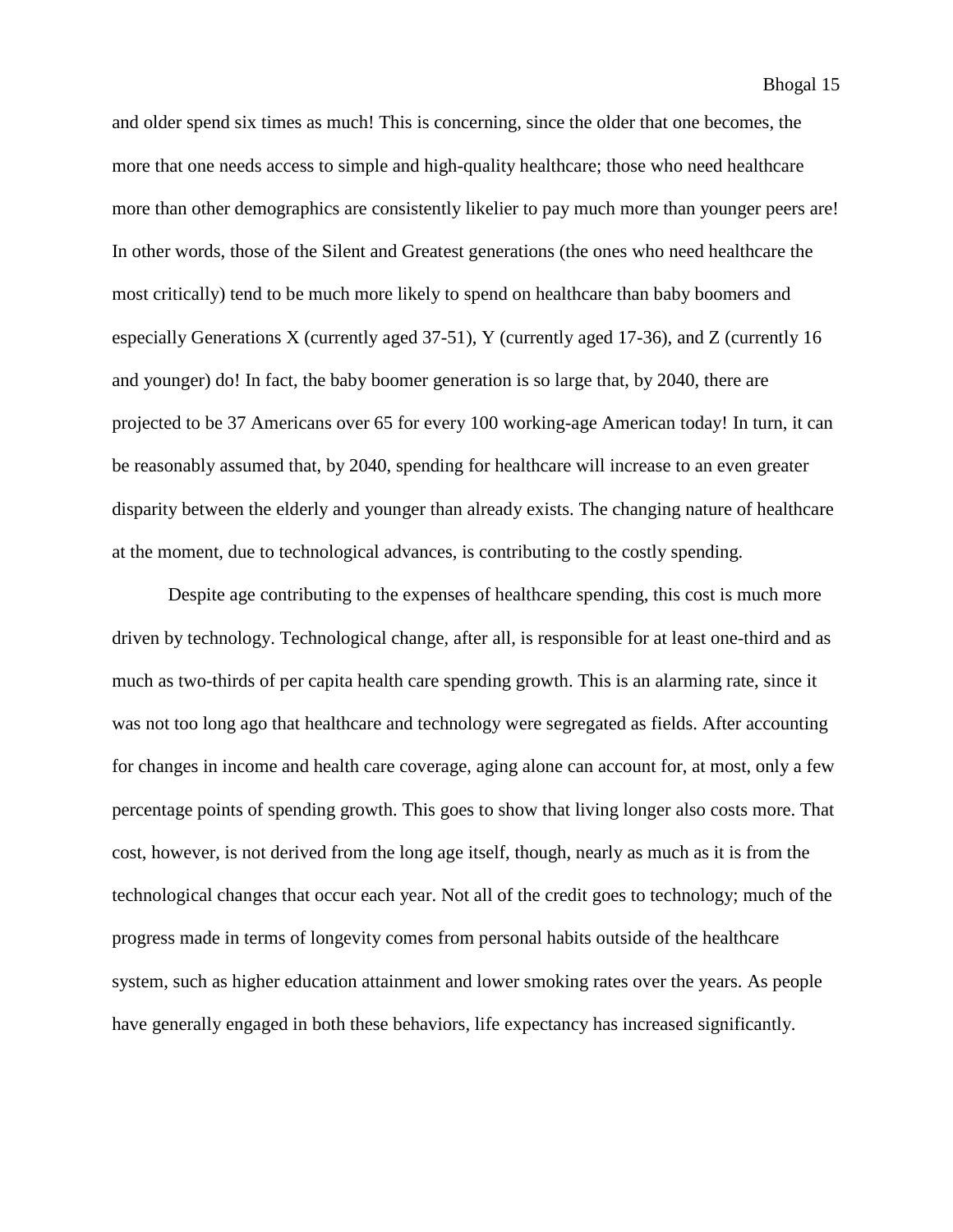Another extremely important tactic in dealing with the technological transition of healthcare is the recognition of a need of wearable technologies. They are very much projected to be the next big technology in the market. Wearable technology allows for people not only to wear gadgets as a fashion statement, but much more easily and conveniently plan their schedules due to allowing for smartwatches to schedule meetings, appointments, and other such dates. With fitness becoming a much bigger and more relevant part of people's lives each day, people are turning to health-monitoring applications (such as Samsung's Health application or Fitbit) that allow users to keep track of how many steps they take a day, how much exercise they complete, etc. In 2017 alone, the sales for wearable technologies, such as smartwatches and body-worn cameras, skyrocketed. Year over year, the growth for wearable technologies is projected to rise as high as 16.7%. This is an extremely high rate, as it shows the significance of these devices. It is important to remember that, with time, many trends change. Technology is a huge factor in change because of the fact that it allows for people's entire daily routines to change and evolve with time. With the wearable technologies of today become more significant, users can program their schedules and adjust them on the go! This finding is mindblowing, given that these sources are used so popular in use for people of all ages and backgrounds.

One of the most important pieces of information to keep in mind about medical data processing is that everybody's health needs are different, so a one-size-fits-all program can be very difficult to implement. The use of smartphones has made exchanges in medical data processing much easier and more efficient over time. With health applications that can track one's wellbeing and health, as well as wearable technologies that can monitor heart rates or be used to record pertinent information, patients and doctors have been assisting each other with more efficiency. The use of smart, wearable technology is becoming more commonplace for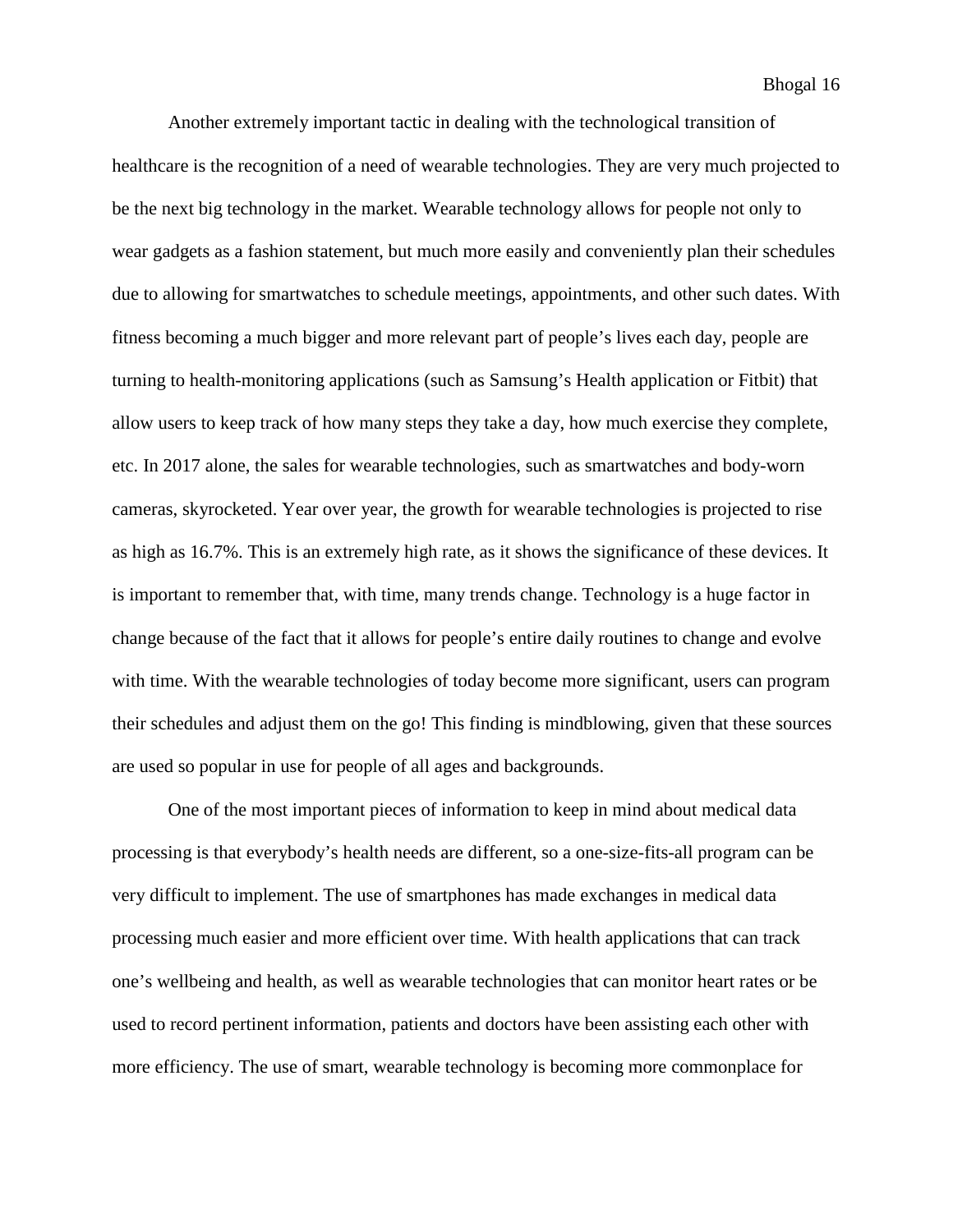doctors, which means that they are now able to perform their jobs more quickly than before and with more accurate results. Without modern technology, healthcare is outdated and not completing the task for which it is made. It is important to note that, while some patients do need in-person meetings with their doctors to occur, there are many patients who do not need such exchange. It is far more convenient for a patient who does not require meeting in person with a doctor to engage in physical therapy sessions at home. This allows for the patient to contact the doctor though a cellphone or laptop rather than meeting in person and wasting time that could go into physical training.

One of the most important, if not the most important, aspects of healthcare is the patient's safety; after all, healthcare's entire purpose is to make sure that patients are safe and healthy. There is no doubt that information technology has increased patients' safety in the healthcare sector. Since many styles of healthcare do not always fit well for everyone, technology has helped to personalize healthcare and increase safety of its use in the industry. Computer retailers, for example, use websites to allow people to purchase computers built to their exact specifications, which can arrive to the consumer as early as two days after the order. This is an important step forward, because healthcare needs are very different depending on the person. More than 600 drugs require adjustment of doses for multiple levels of renal dysfunction. This is an example of a task that is poorly performed by human prescribers without assistance but can be done accurately by computers. From this, it becomes apparent that technology's role in healthcare continues to make personalization (and, thus, efficiency of healthcare delivery) a reality and, in doing so, increase safety as well. Safety is perhaps the most important factor of healthcare, so bringing forth change that can lead to greater safety is a move of pressing significance.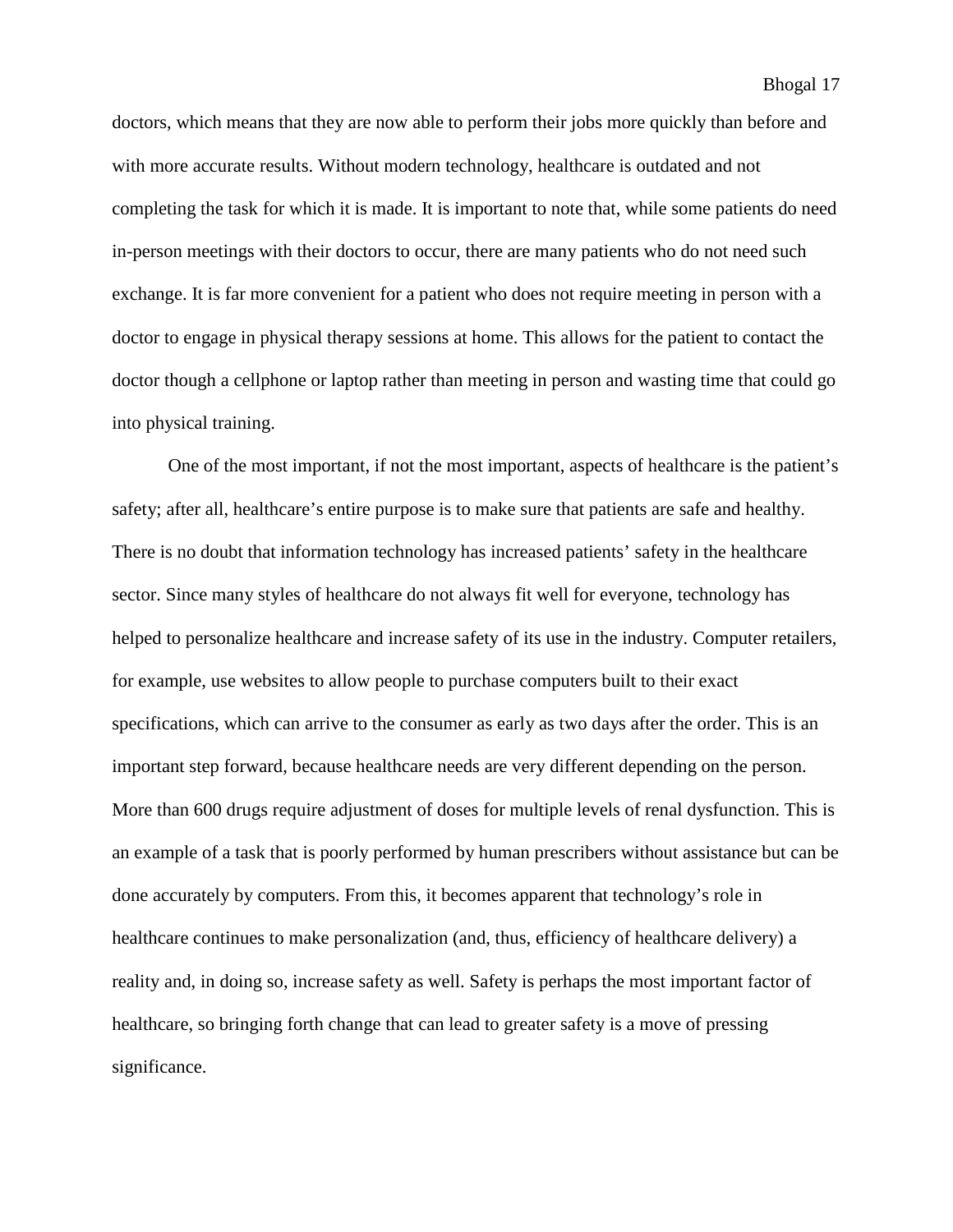One of the most important parts of improving safety by fixing errors in the system is by improving communication that occurs between doctors and patients. The main benefit of using information systems is that they can rapidly identify such problems and immediately communicate them to clinicians. Allowing technology into the healthcare sector allow for greater efficiency with time, accuracy of information tracked and reported, speed of communication, and safety. Right now, for the groups most resistant to such change, the question to be answered is whether it is a good idea to allow the costs to increase as much as they do when technology is involved.

One of the most important aspects of healthcare is prevention. Having smartphones allows for people to better plan their future, such as what their diet will be and even how many (if any) kids they will have. This, in turn, allows for people in need of healthcare to better focus on their health needs and approach a more personalized system that works well for them. A governmental database called Health and Human Services has been recording important data regarding preventive healthcare. As the database cites, many preventive services include cancer screenings, cholesterol tests, vaccinations, baby visits, and health counseling services. All these tests provide the purpose of preventing lethal infections and diseases from throughout the body (and onto others) by providing the proper preventive treatments in time. Shots in general (whether flu shots or vaccines) prevent diseases and harmful bacteria from entering the body and causing damage. Some of the ways that patients can prevent poor health without relying on technology or on extra spending, the Health and Human Services database lists, are to "be sure to get plenty of vegetables, fruits, whole grains, fat-free or low-fat dairy products seafood, lean meats and poultry, eggs, beans, peas, seeds, and nuts" and "limit salt, added sugars, saturated fats, *trans* fats, and refined grains" (healthfinder.gov). Indeed, such dietary habits taken by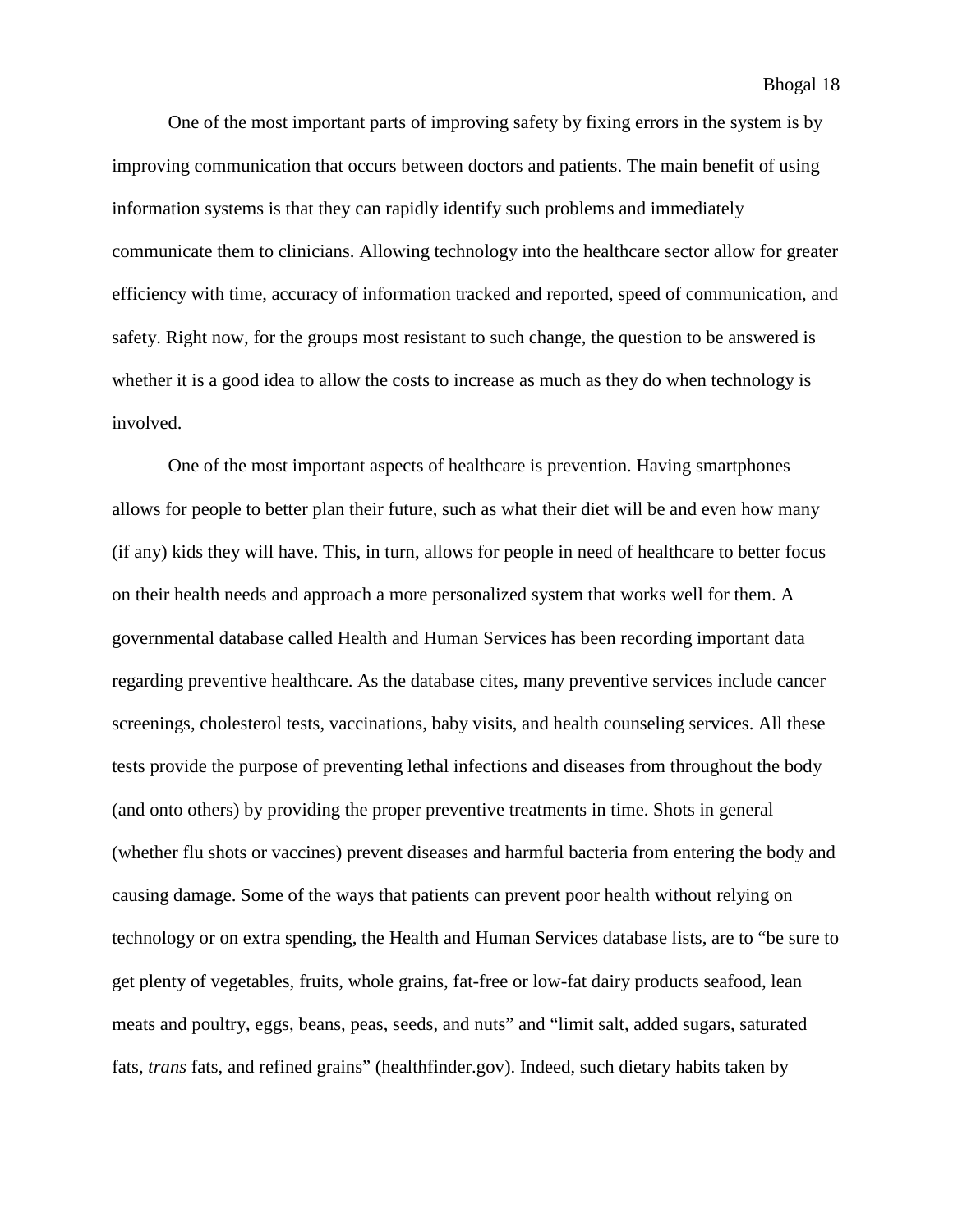individual patients prevent much long-term health problems such as diabetes, obesity, and other such issues from occurring. The database goes to describe how eating healthy foods and limiting unhealthy ones can reduce risk for "heart disease, type 2 diabetes, high blood pressure, some types of cancer, and osteoporosis" (healthfinder.gov). Hence, serious health problems can be prevented by taking little steps.

Indeed, the steps needed to prevent extraneous healthcare spending and technological programming are not utilized nearly as much as they could be. The Center for Disease Control and Prevention cites that, at least as far as one nation in concerned, "Americans use preventive services at about half the recommended rate" (cdc.gov). This shows that patients do not use the resources available to them for better health as easily as they could. Even though chronic diseases can be generally prevented through close partnership with one's healthcare team, or detected through appropriate screenings, they are responsible for 7 of every 10 deaths among Americans each year and account for 75% of the nation's health spending! This is troubling, as it shows how much is being invested into the development of healthcare, both financially and technology, yet how little is actually produced in results. The five leading causes of death (at least in the United States) according to this database are "heart disease, cancer, chronic lower respiratory disease, stroke, and unintentional injuries" (cdc.gov). Proper tracking and planning of health diets and processes (such as exercise) onto a computer, online database shared with the doctor and patient, or any other such easily accessible technological device, is essential to preventing lethal incidents from occurring.

#### **Data Processing**

While such preventive measures can vastly reduce the need for the investment of even more money and time into healthcare, they still cannot solve critical issues such as medical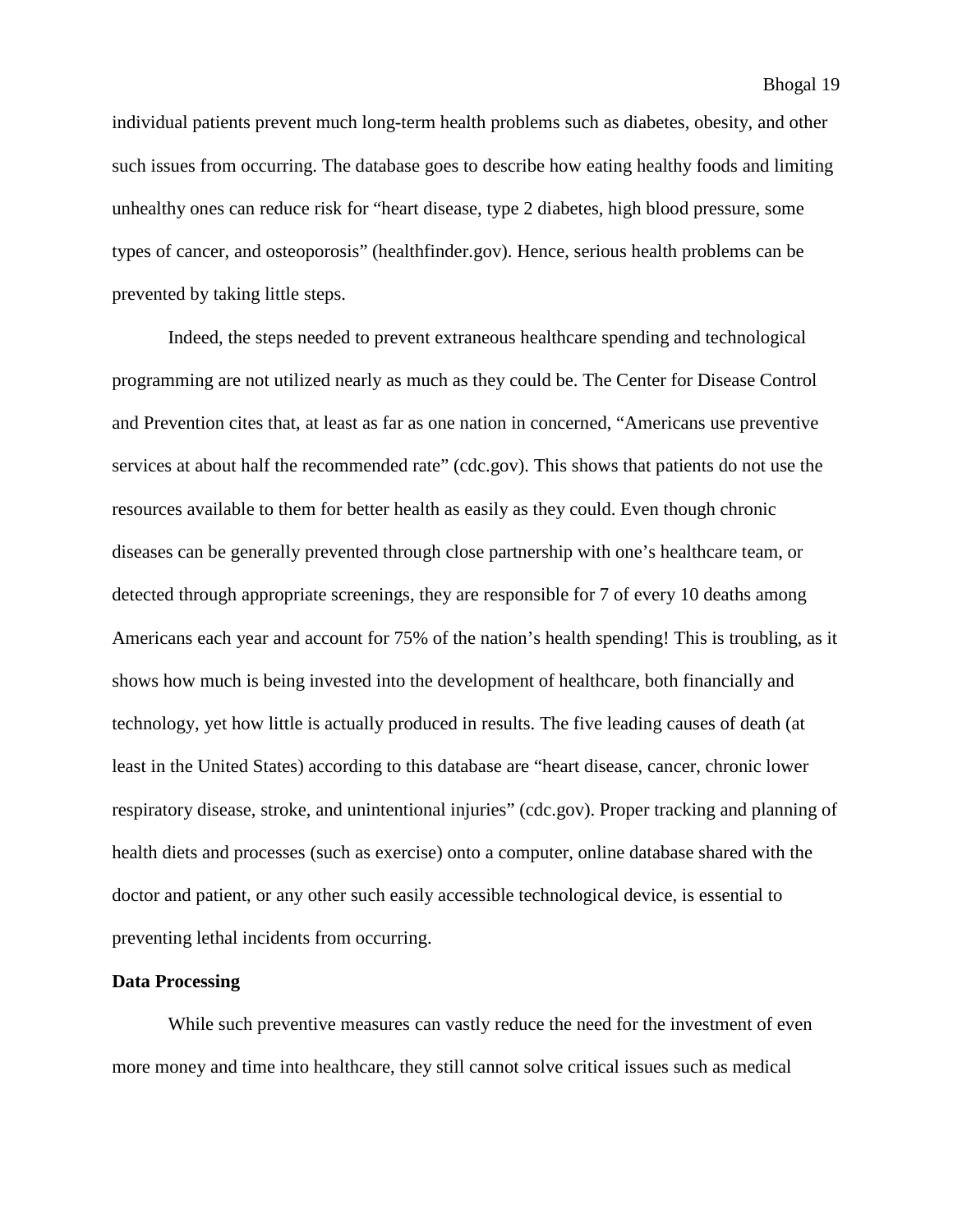Bhogal 20

emergencies. Technological advancements in the technology sector allow for greater personalization, more accurate information recorded at quicker speeds, and more effective treatment for the problems at hand. It is important to note that advanced technology cannot be given only to the figure of authority in charge of healthcare but must also involve the people being treated so that they can have control and choice over their healthcare problems. Connective technologies that involve both patients and doctors allow for better interaction in lesser time between the two, leading to a healthier and more productive relationship between the two parties.

Unfortunately, as is the case with preventive healthcare, many patients underscore the importance of healthcare's and technology's intersection. According to the Centers for Disease Control, only 38% of office-based physicians used electronic health records until the federal government passed regulations that provided incentive for physicians to adopt electronic health records. By 2013, 78% of physicians used electronic health records. Still, costs are a major problem with the introduction of advanced technology into the healthcare sector. Unfortunately, the fact still stands that greater use of technology in the American healthcare industry has led to the country spending more on healthcare than other industrialized countries, and still yielding an ineffective system. Despite the United States being relatively new to integrating technology and healthcare, other countries have been shown to spent between one-third and two-thirds as much as the United States does. While the U.S. performs well on breast and colorectal cancer survival rates, it has among the highest rates of potentially preventable deaths from asthma and amputations due to diabetes. This goes to show that, as bitter as it may be to swallow, much of the United States' spending is unnecessary. It also brings about the question of how much technology will really help or change. Furthermore, the only advancement that the United States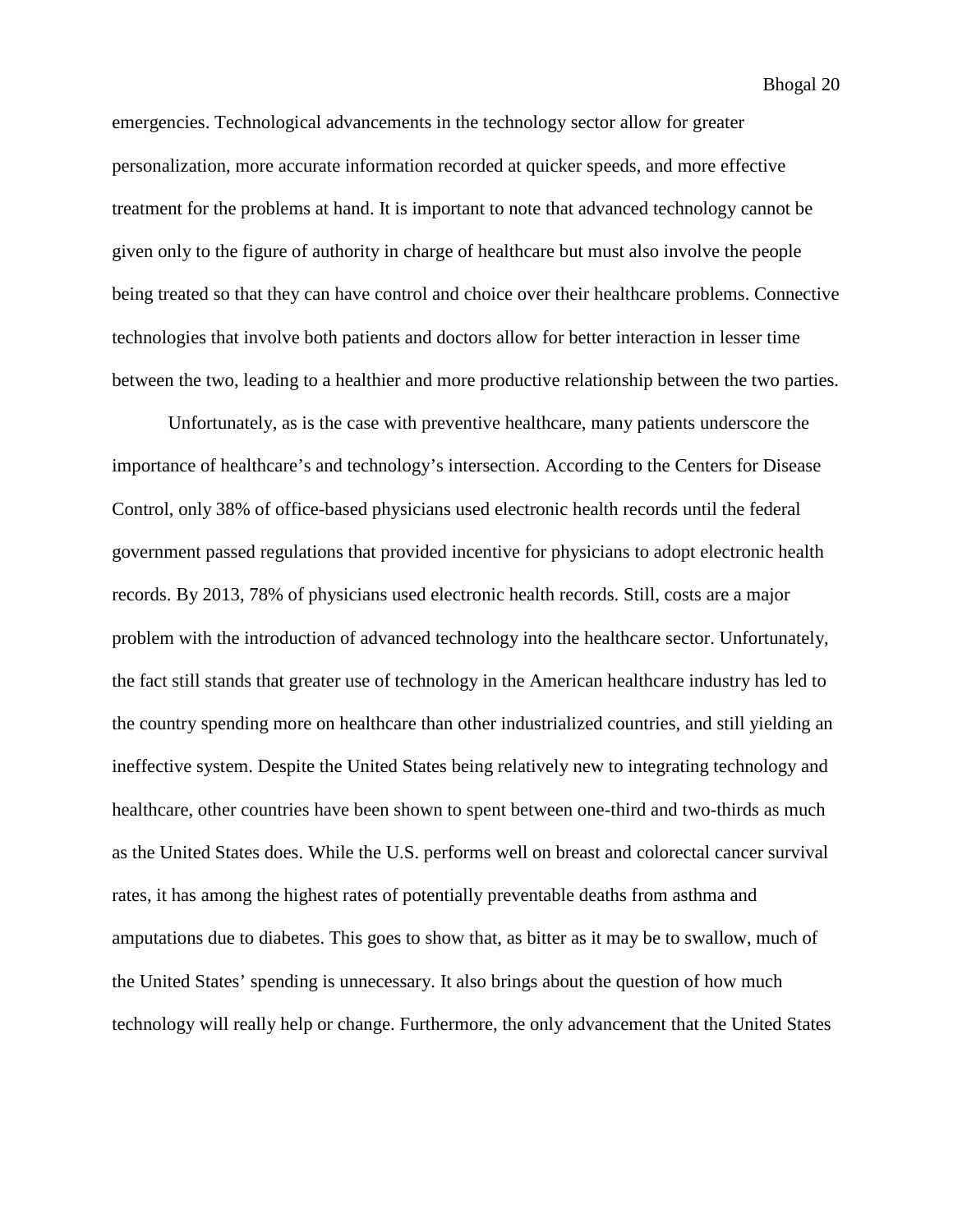has made in healthcare is higher breast cancer survival rate than other groups, but that is minimal compared to its lag behind the other countries in terms of healthcare efficiency.

One of the ways to combat the rising cost of technology-infused healthcare is, of course, raising money. In Silicon Valley, there are many causes currently raising money for better quality of healthcare and spending. Some large companies in California are working with the government to provide better technology and healthcare. Though those in power are the ones raising money, there is still concern that so much money needs to be raised in the healthcare sector. Silicon Valley startup Clover Health has helped raise money for better technology in healthcare. Clover has put in almost \$300 million and has 19,000 members whose data-driven approach to health care could substantially bring down what Americans spend annually. Thus, if companies with the power to raise money can do so, then this will assist with working around the issue of the high costs of high quality technology incorporated into healthcare.

Healthcare is a heavily regulated industry, but for health companies to work with the government to improve technology in healthcare and raise the money to do so can bring forth the benefits of technology while also tackling the issue of cost. There is a lot of work to be done, but better healthcare can be brought about without the worry of costs if companies take the initiative to raise such money.

One of the ways for those in power to raise money for better technology in healthcare is for large, influential companies in both sectors to work together. This has been happening more recently, with technology and health related companies working together to raise such money. In addition to the earlier cited example of Samsung creating an app that allows for heart rate to be measured, Apple has also been trying to get customers to wear health-tracking hardware so that people can take better care of themselves. In his article for *Technology Review*, "Amazon May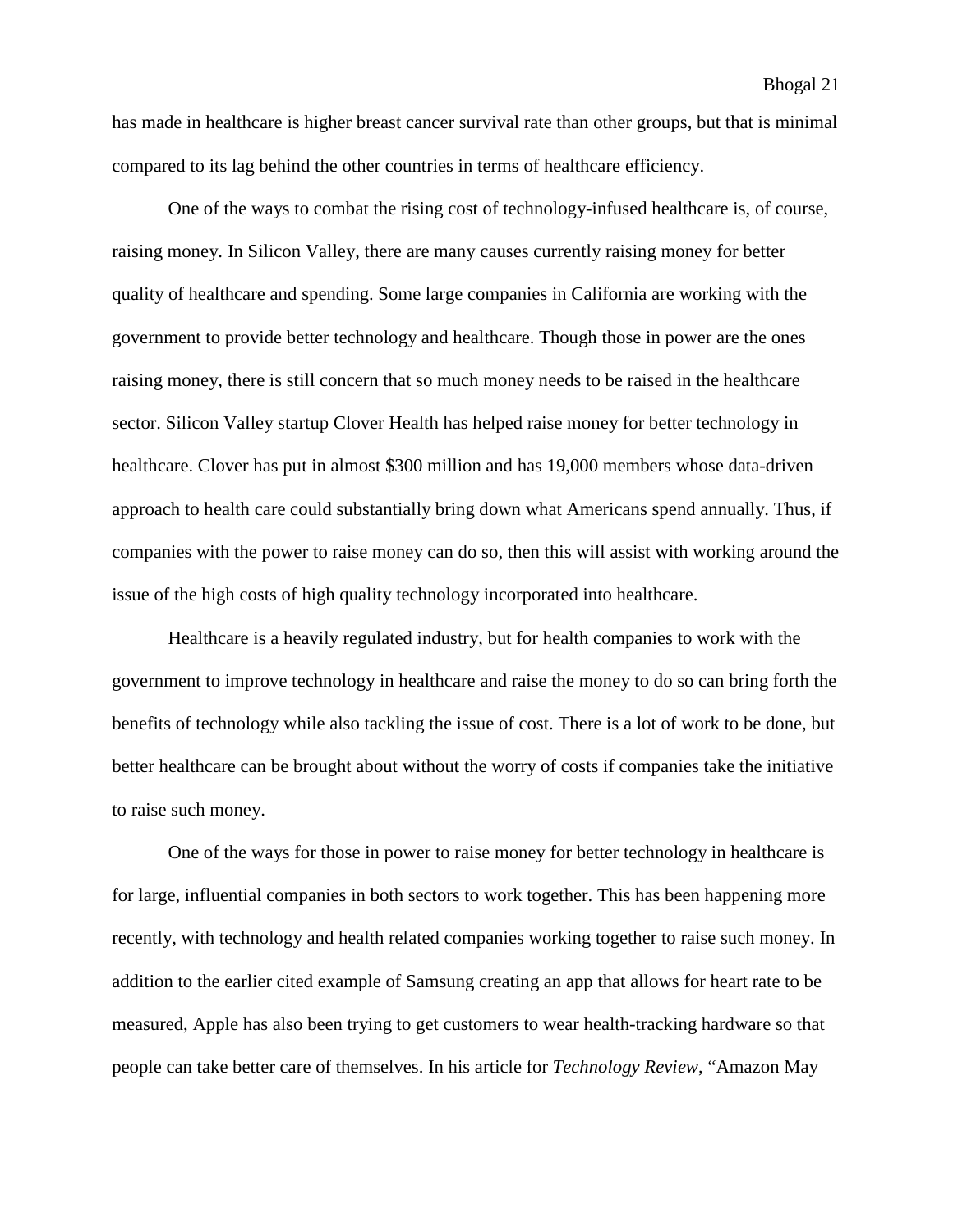Be the Next Tech Giant Muscling Into Health Care," associate editor Jamie Condliffe writes of the merging and collaboration taking place between technology and healthcare companies. He notes that even though "Apple and Google are already trying to use existing or available hardware for health purposes [it is worth to note] that has a key advantage over other firms, with its sophisticated retail and distribution network [and therefore] may hope to offer a more comprehensive service than Apple or Google could right now" (Condliffe). Thus, it seems that there is now competition within the technology industry to raise better technology for healthcare. Raising such money, therefore, may help not only the customers who need better healthcare, but also the free market by creating more competition and jobs.

What would happen to the workers in the healthcare and technology industries as the two start to intersect? Will there be more harm than good? There is a variety of options to come from such a growth of industries. The database for Rasmussen College lists the entry-level position of medical records and health information technician, which includes 74,939 job postings of positions such as medical coding, medical records analyst, health information technician and clinical documentation and has an average salary of \$34,160 per year. This is just one example of how many promising, lucrative jobs are being made available, even at the entry level, due to the intersection of technology and healthcare. Medical coding is one of the most important aspects of medical data processing and such a job is in high demand. Almost all the jobs provided by this intersection call for medical coding skills, which are essential to the future of medical data processing.

As previously discussed, the relationship with physicians and advocates for technology in healthcare is complicated. Also complicated is the future of physicians with the growing influence of technology in the healthcare sector. Jonathan P. Weiner, Susan Yeh, and David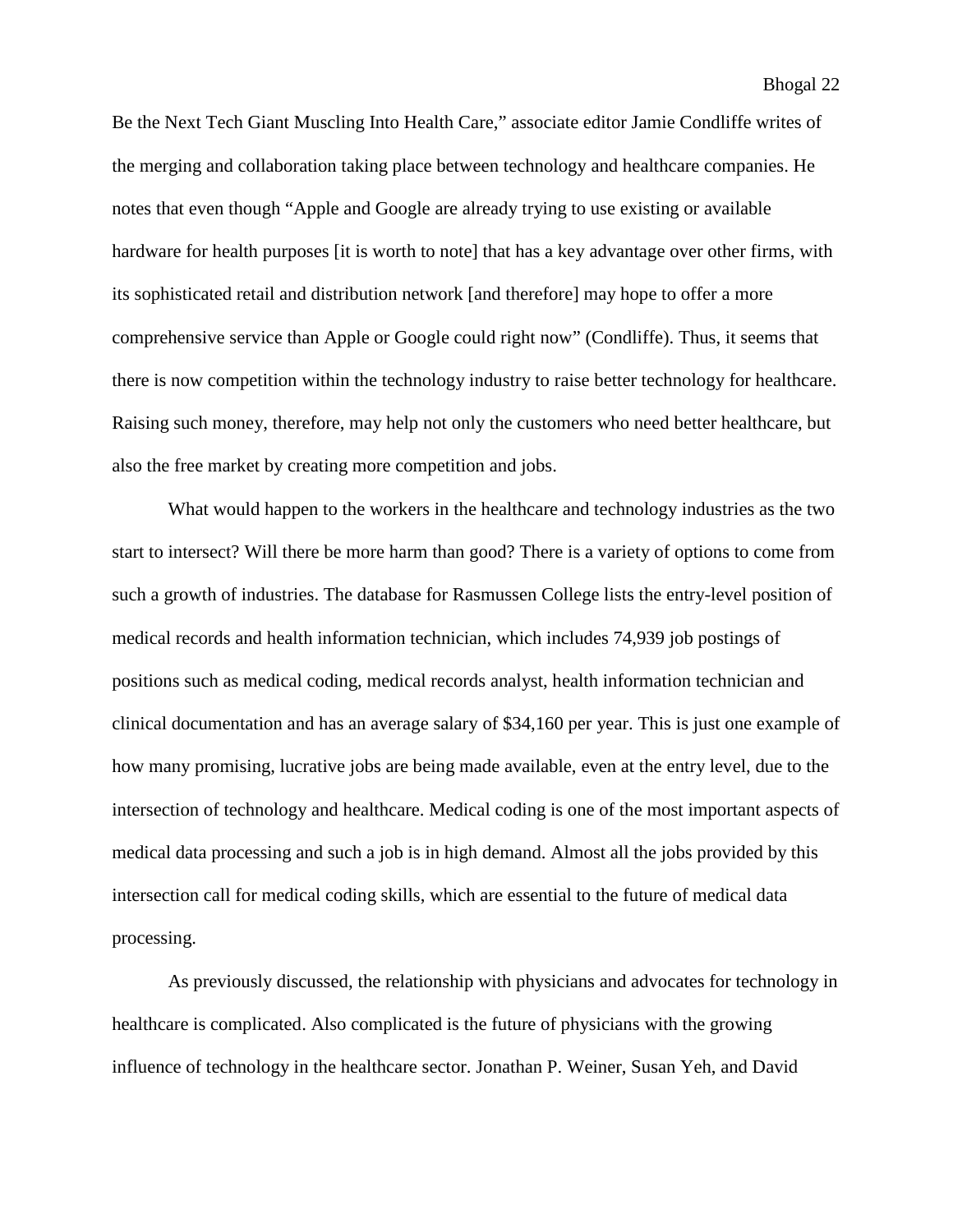Blumenthal discuss the future of physicians under this intersection in their article, "The Impact of Health Information Technology And e-Health On The Future Demand For Physician Services" for the a governmental database for Michigan called michigan.gov. They bear the unfortunate conclusion that if health information technology were "fully implemented in 30 percent of community-based physicians' offices, [then] the demand for physicians would be reduced by about 4–9 percent" (Weiner). Such statistics contribute largely to physicians' cold attitude toward technology becoming prominent in healthcare.

One important fact about the current healthcare system is that different forms of health need to be considered as different systems. For example, cardiovascular health is a different department from mental health and, therefore, requires different treatment and consideration when it comes to adding electronic health records and other forms of technology. Thus, the challenge of personalization still persists, as there is a lot of work to be done so that individual needs can be met for people in healthcare.

One of the most important factors of determining quality in healthcare is the satisfaction of both the doctor and patient. Unfortunately, many physicians so far have not had a good experience with electronic health records. Some of the problems with electronic health records include poor usability, time-consuming data entry, interference with face-to-face patient care, and inefficient and less fulfilling work content. Allowing for physicians to achieve more autonomy and control of the situation allows for a more productive environment. In turn, this can be an effective solution to the problems that physicians currently experience with electronic health records.

This goes back to the point of including experience with computers in physicians' training that they receive in college and medical school. It is important to note that physicians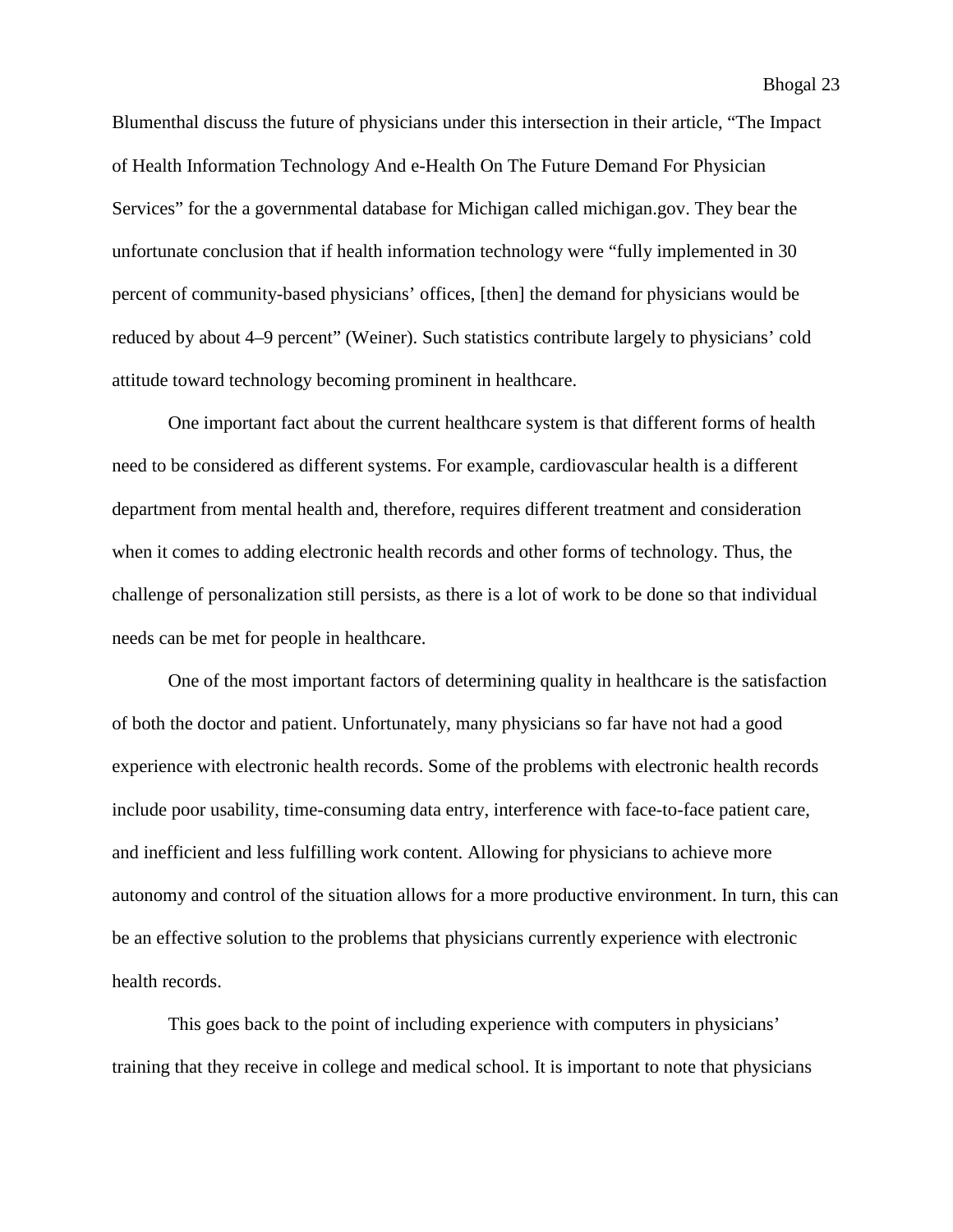who report higher levels of autonomy and control at are likelier to report greater satisfaction and lower rates of turnover. This means that giving physicians more autonomy is another way to improve the healthcare system. They also need to be treated as they are getting the respect that they deserve as healthcare professionals - meaning a high salary for the work that they put in; studies show that employees who achieve high salaries, especially for putting in hard work, end up being more productive and capable of yielding effective, positive results. Another important factor is a good relationship between the doctor and patient; physicians who perceive good working relationships with other physicians (including perceptions of teamwork), as well as with staff in their practices, are also likelier to report being satisfied with their jobs and their overall career than were those who do not share such positivity. This, in turns, means that patients need to also perceive their doctor as attentive and their healthcare as of good quality, with patients improving in their health and receiving the results for which they aim. Electronic health records and technological means of communications will be able to alleviate some of the issues that exist with electronic health records and allow for patients and doctors to have more efficient, easy communication.

One way that information technology has become more relevant within the realm of healthcare is that well-known technologically based corporations have become more likely to take initiative for working on healthcare issues. In his article "The Real Reason Apple Made the Apple Watch" for *Time*, technology consultant and analyst Tim Bajarin discusses this case in depth and outlines Apple's endeavor to expand to healthcare. Barajin states that "Apple was looking at ways to deliver on Jobs' goal of making their customers healthier by using technology to help monitor and track health related data points" (Bajarin). Similar to Samsung's health app, this device for Apple allows for users to keep themselves more fit and use technology to record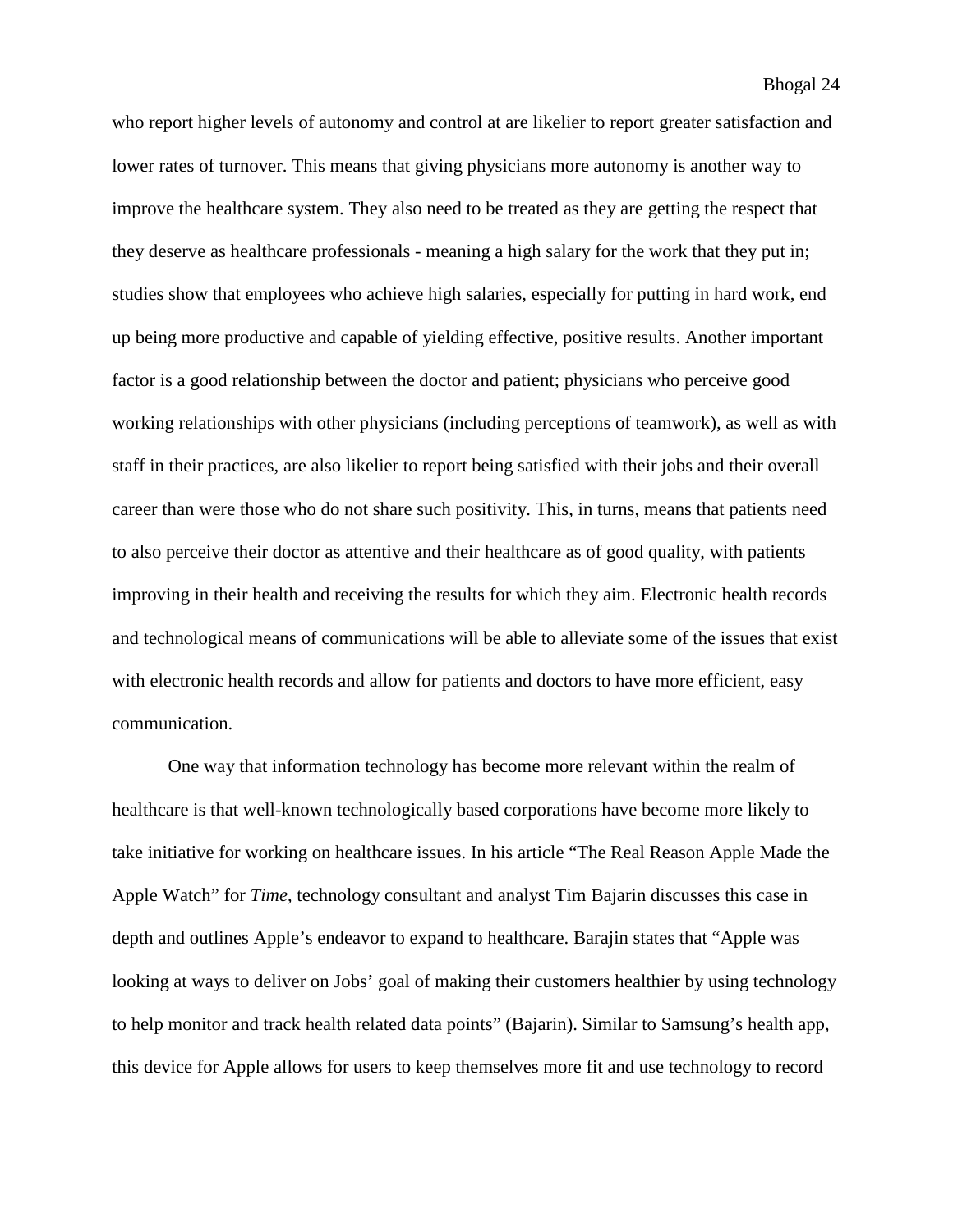their health updates so that they can keep track of the progress that they have made. Fitness is an important part of people's everyday lives, and technology has become one, too. This kind of addition into the company shows a different direction than one of technology merging with healthcare; it shows, instead, the introduction of healthcare systems and jobs into a technologyheavy company. With Samsung's own health monitoring application for the smartphone, as well as Apple's addition of medical monitors, full-time nurses, and facilities, there is much to anticipate for the future of healthcare and technology.

One of the benefits of increasing the use of technology within the field of healthcare is that it may lead to less problems with quality for those who cannot afford something of high quality. The main point of technology being introduced into healthcare is its transformative power; technology really has the power to change healthcare and, thus, its quality altogether. One of the most important skills for both patients and doctors to learn is to adapt to the technological change in the workplace. With so many practices, such as 3D printing, becoming more prominent within the technology sector, it is important for knowledge and awareness of technology to become more accessible so that the transition brought about by technology can be smooth and comfortable for all.

In his article, "Innovation Is the Key to Health Care Reform," for *Reason* Magazine, health economics professor Robert F. Graboyes discusses ways to improve healthcare through the use of technology. Graboyes outlines the many different technologies being developed currently and on their way to gaining prominence, such as "designed for a single individual's DNA; 3D printed transplantable organs made from a recipient's own cells (no need for donors or rejection); nanobots to repair a patient's damaged genes; wearable telemetry to continuously monitor a patient's biometrics; vastly expanded capabilities for telemedicine; better detection,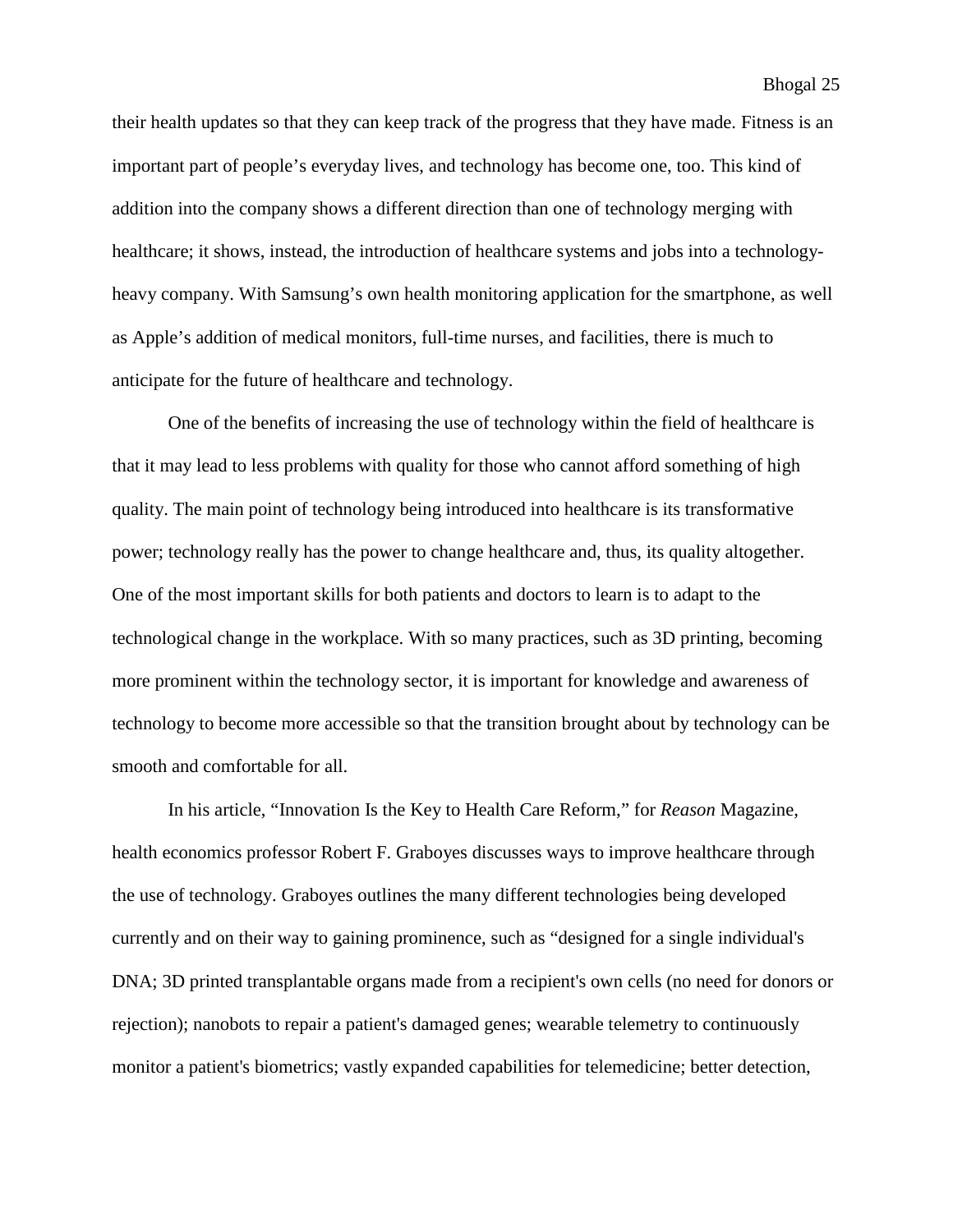treatment, and prevention of illness via social media and state-of-the-art data mining; and—less sexy but no less important—lean production methods to squeeze more care and more health out of a given quantity of resources" (Graboyes). This shows that there is a lot of room for improvement in the healthcare sector to be made before healthcare can be affordable for all. The mechanisms of these technologies need to be learned so that information can freely flow between doctors and patients. So far, technology has shown to improve the transfer of information and bring about accuracy, which is essential to a successful healthcare experience. With more time to develop the technologies in healthcare and for information to be transferred freely, there will be much more success to come.

#### **Risks**

### **Disruption of the status quo**

So far, the data present a paradox: the free flow of accurate, high-quality information is increasing, but so are the costs with it. Still, how much of this is actually known by doctors and patients alike remains a matter of further investigation. While electronic medical records are certainly a major step in the technological revolution of medical data processing, how helpful are they really? Though most physicians have adopted electronic medical records for their professions, this is not the case with the majority of hospitals in general. Cost is unsurprisingly the primary source of resistance of the use of electronic medical records in the hospitals. Even though physicians have largely started to use electronic medical records, only 1.5 percent have adopted a comprehensive system of electronic records that includes physicians' notes and orders and decision support systems. Such systems alert doctors of potential drug interactions or other problems that might result from their intended orders. This problem is driven by skyrocketing costs that make simultaneously cutting healthcare and improving information technology within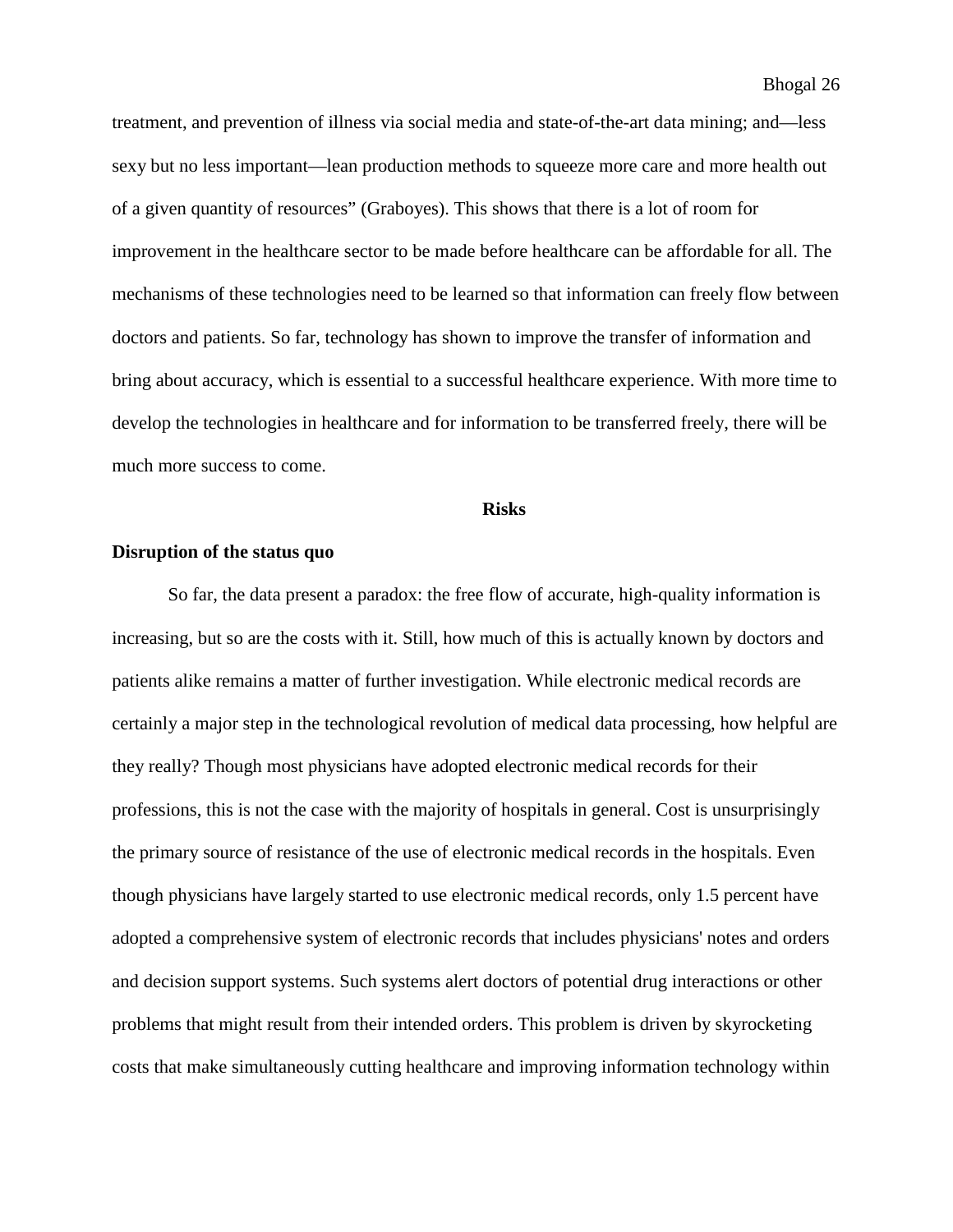healthcare nearly impossible to do. There is so much to take into account with the speedy transfer of information and changes in how it is being transferred.

#### **The Human Element: the good, the bad, the ugly**

While many doctors remain resistant to technological change taking place in their workplaces, differences in such views are pronounced among generations. While many doctors are old and unlikely to retire anytime soon, many are also young and ready for change and a smooth transition in the free flow of information. The older doctors, unsurprisingly, tend to be more resistant to technological updates taking place in the healthcare industry, but younger doctors tend to be far more enthusiastic and welcoming of it. This makes sense, as younger doctors are far more likely to be connected with technology and therefore familiar with it. They use smartphones for everything, from texting and calling to finding information at the whim of a Google search. They are also far more open to the idea of an understanding of medical technology being mandated in their training in medical school, as college and postgraduate students and aspiring doctors. In her article "Career Source: Millennial Physicians' Must-Haves: Location, Computerized EDs, Guaranteed Income" for *Emergency Medicine News*, Dr. Barbara Katz discusses how open millennials (currently the youngest generation in the workforce, of the cohort of babies born from 1981-2000) actually are to having technology used in their professions as doctors. She discusses how the vast majority of information that millennials receive is from online sources rather than through manual papers and books. Even though most doctors overall remain resistant to technological updates with which they cannot keep, 79 percent of [millennials] preferred using electronic medical records for charting and documentation. Fifteen percent preferred dictation, and five percent like to use scribes. This is important to know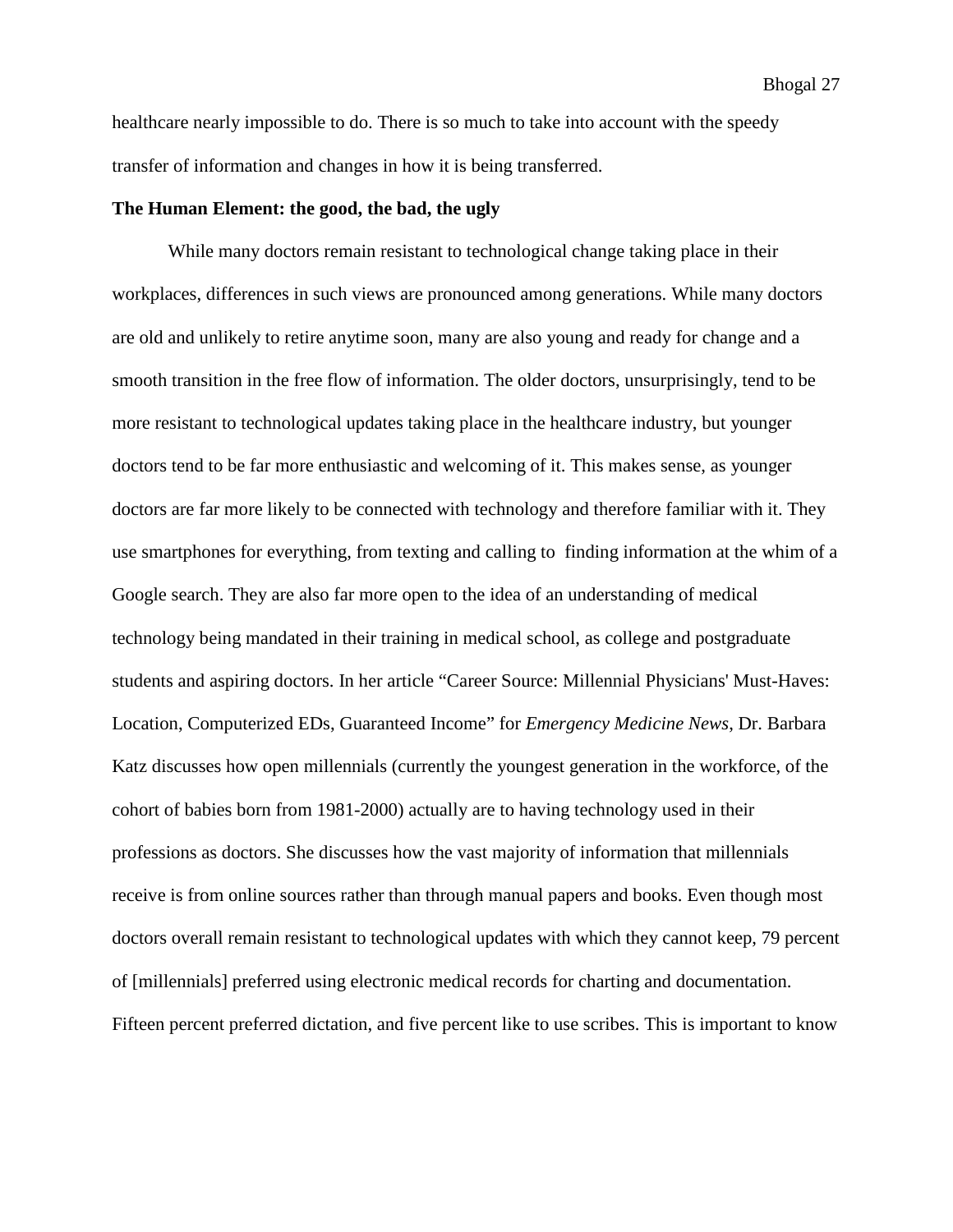since technology is a very significant part of the change currently taking place in the world in general (not just the healthcare industry), and millennials are all for it.

Still, however, a majority of millennial physicians prefer not to work with a computerized healthcare system. Thus, it is important to note that, though many generational changes do occur, many trends remain throughout the generations. Millennials' ambivalence toward technological changes in the healthcare sector, along with large technology corporations like Apple taking initiative to capitalize on healthcare, is a promising sign that information technology will develop more of a role within the healthcare industry as time goes on.

Regardless of the potential risks posed by large corporations, competition and new ideas are arising at high rates, giving way to innovation. Competing to develop jerseys, shoes, and bras loaded with sensors and wireless circuitry. Thus, the very style of fashion may be revolutionized with the rise of wearable technology. Of course, the problem of battery life still remains; if this is not worked on and addressed, then there will still be problems facing the wearable technology industry. Unlike smartphones and many other new technologies, wearable technology has a great amount of appeal for young adults, parents, and the middle aged rather than just for teenagers and young adults. One type of wearable technology that is extremely intriguing is the development of devices that track children's locations if they get lost or wander off too far. This is something that could seriously garner a great deal of support with parents whose children wander off too often and create extra tasks that consume time and energy.

The age-old conundrum of technological process is the compromise of human communication. With smartphones and wearable technology, it is hard to tell whether the technological devices hinder human interaction or communication, or actually make people more connected. It is a question with many different factors that need to be taken into account in order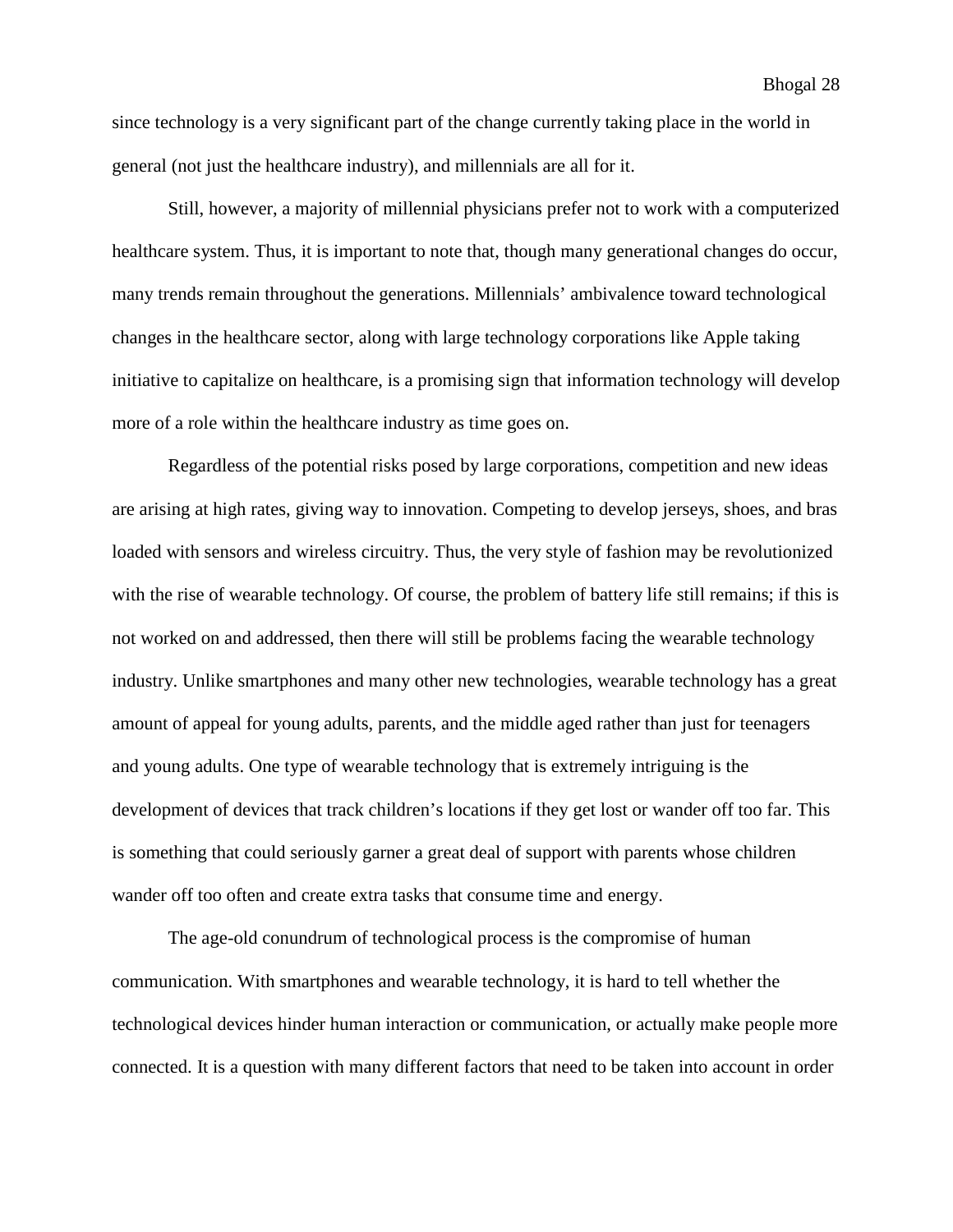to form a comprehensive, honest answer. The truth is that people become so immersed on catching up with what is going on (which they find about directly from their phones) that they indeed become less involved in the physical world around them. However, the use of smartwatches helps people schedule their appointments better so that they can make wise use of their time. In addition, the GPS system used to track children that have gone missing is a wearable technology that definitely uses its power to make itself more accessible and available to people of all different backgrounds.

The extent to which this new technology may go is both exciting and frightening. For example, the article notes that Walt Disney has started working on a wristband that will be used to get on rides, pay for food and enter hotel rooms when in Walt Disney. The technology is convenient for guests, but a great risk that comes from this is that it allows for the large company to collect a lot of crucial information about their whereabouts and personal familial information. It is definitely that crosses some lines in terms of boundaries. This, of course, is very concerning, as it allows for the company to obtain information over the people even if they are not ready for such information. Furthermore, the car company Hyundai has started working on apps that will let people unlock and start their cars with their watches and phones! This is something that can either give us something greater than ever before or become a huge risk. There is no doubt that it is a topic of controversy and confusion. This kind of power with smartphones and smartwatches can definitely be a good thing, as it allows for greater personalization and access. However, it can also be incredibly risky, as the smartphone and smartwatch are both devices that can be very easily lost, compromised, or stolen. The problem with smartphones is that they can easily be taken into the wrong person's head and then used to unlock the car.

#### **Costs**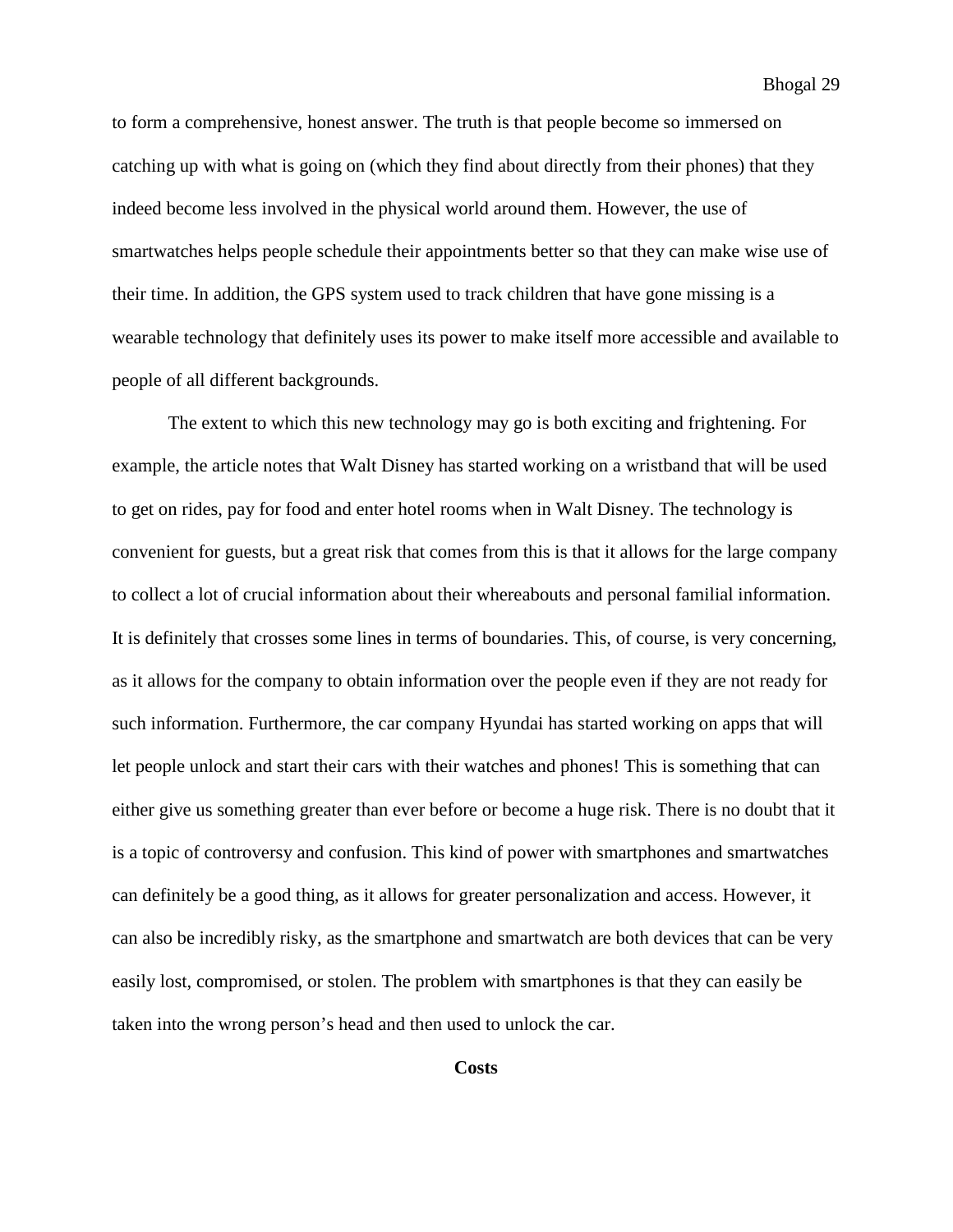Bhogal 30

### **Human learning**

As far as the issue of higher costs with better technology in healthcare goes, will this ever be resolved? There needs to be solid scientific research, as well as application of said science, done to ensure that there is a safe healthcare plan when it is carried out. The relationship between science and technology is that of theory and application; one gives the data acquired from extensive research, whereas the other applies the data garnered. This is a major reason why it is crucial for doctors, scientists, and those working in the healthcare and technology sectors to have just as much contact and accessibility er as it is for doctors to have with patients.

#### **The Less Certain Uses**

What lies beyond the challenges of increased costs when technology is added onto healthcare? 3D printing is one of the most interesting and stimulating topics currently discussed in the matter of technology intersecting with medical data processing. One form of 3D printing allows for children to be designed prenatally. This is 3D immersive visualization of unborn babies. Many are afraid of this type of technology being implemented in medical data processing, since they see it as a threat to a newborn baby's humanity and differences as a person. In the *Science Daily* article, "Realistic 3D immersive visualization of unborn babies," the effects of a designer baby are discussed in great detail. The article discusses how similar the 3D designs of the baby are to the actual makeup of the baby when born. It lists more benefits of technology in the healthcare sector, stating that such "technology has numerous potential applications, including assessment of fetal airway patency [and coordination of] care with multidisciplinary teams and provide better visual information to parents to help them understand malformations and treatment decisions" (ScienceDaily). This shows a lot of promise and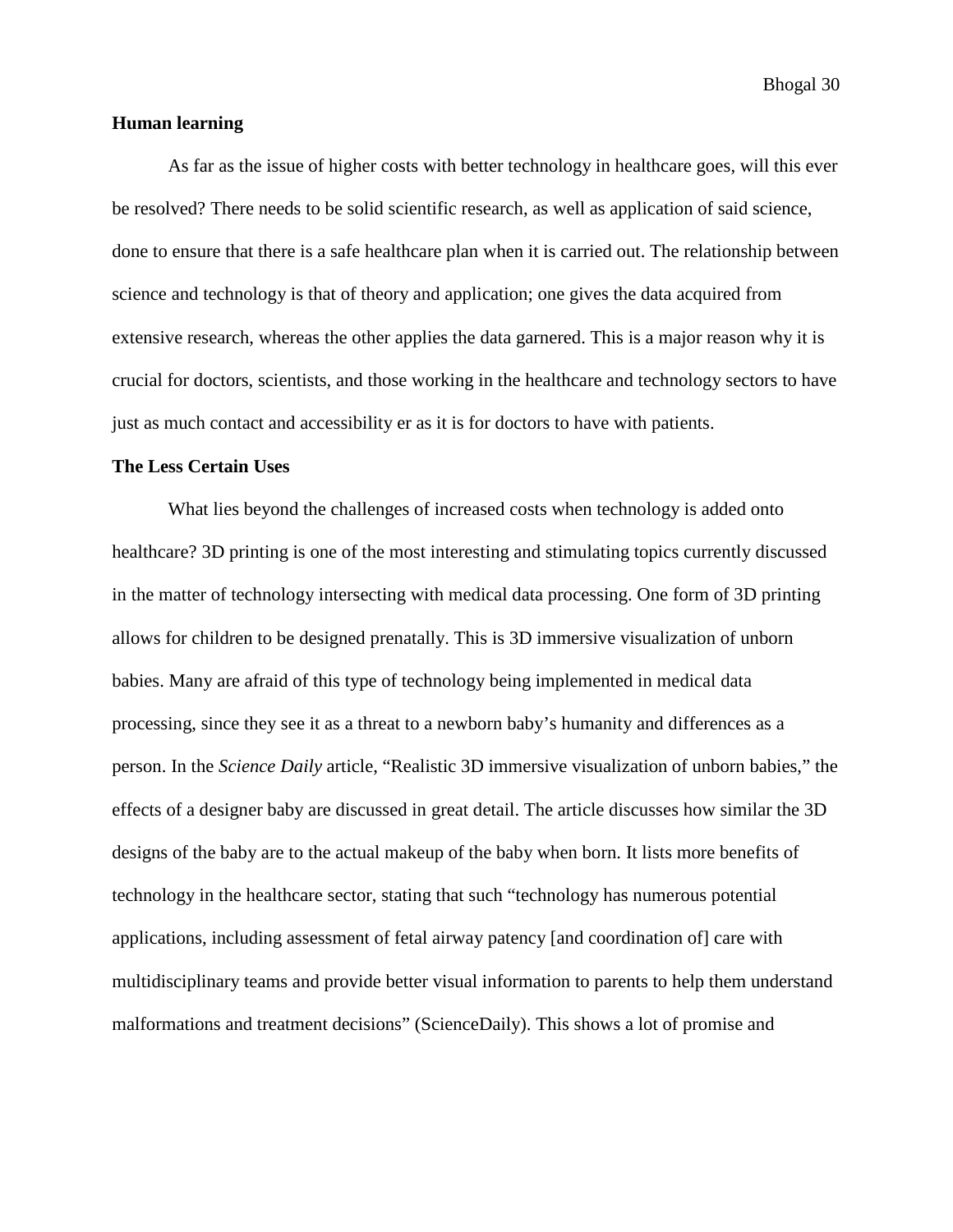potential for the future of 3D printing but leaves many people on a noose, pondering in fear what this will bring about. It is something that needs time and consideration.

## **Conclusion**

Interestingly, physicians are actually more open and receptive to this type of technological change within the healthcare sector, since they are more familiar with the blueprint behind the design of the baby. This kind of confidence comes from the free exchange between physicians and computer scientists as they find out more crucial information and deliver it to each other in times of need. It is important that this medical information stay accessible to those working in the different sectors and honestly communicated so that it can be improved for all. With a collaborative workforce among the medical, scientific, and technological sectors, there is so much that can be accomplished. Such information systems lead to a more efficient system for an industry that is already severely behind in terms of technological modernization. This, like the trend of technological firms now taking their own initiative regarding healthcare, shows a promising future when it comes to technology being incorporated into medical data processing.

Even though smartwatches are less prone to physical security threats, they are still risky in that their short battery life can make it very hard to know for sure if they will last long enough to lock and unlock the car whenever it is needed. In addition, these easy ways to decode and unlock systems with the use of smartwatches make it easier for cybercriminals to perform hacks and carry out any destructive agenda that they please. One of the other biggest problems is inaccuracy, as well as a one-size-fits all program. In reality, this kind of system is inefficient and problematic since it does not take into account how different two people's needs can be from each other. These issues can lead to a lot of problems and a failure to help the majority of patients' needs. In an industry as related to people's lives as healthcare, it is important that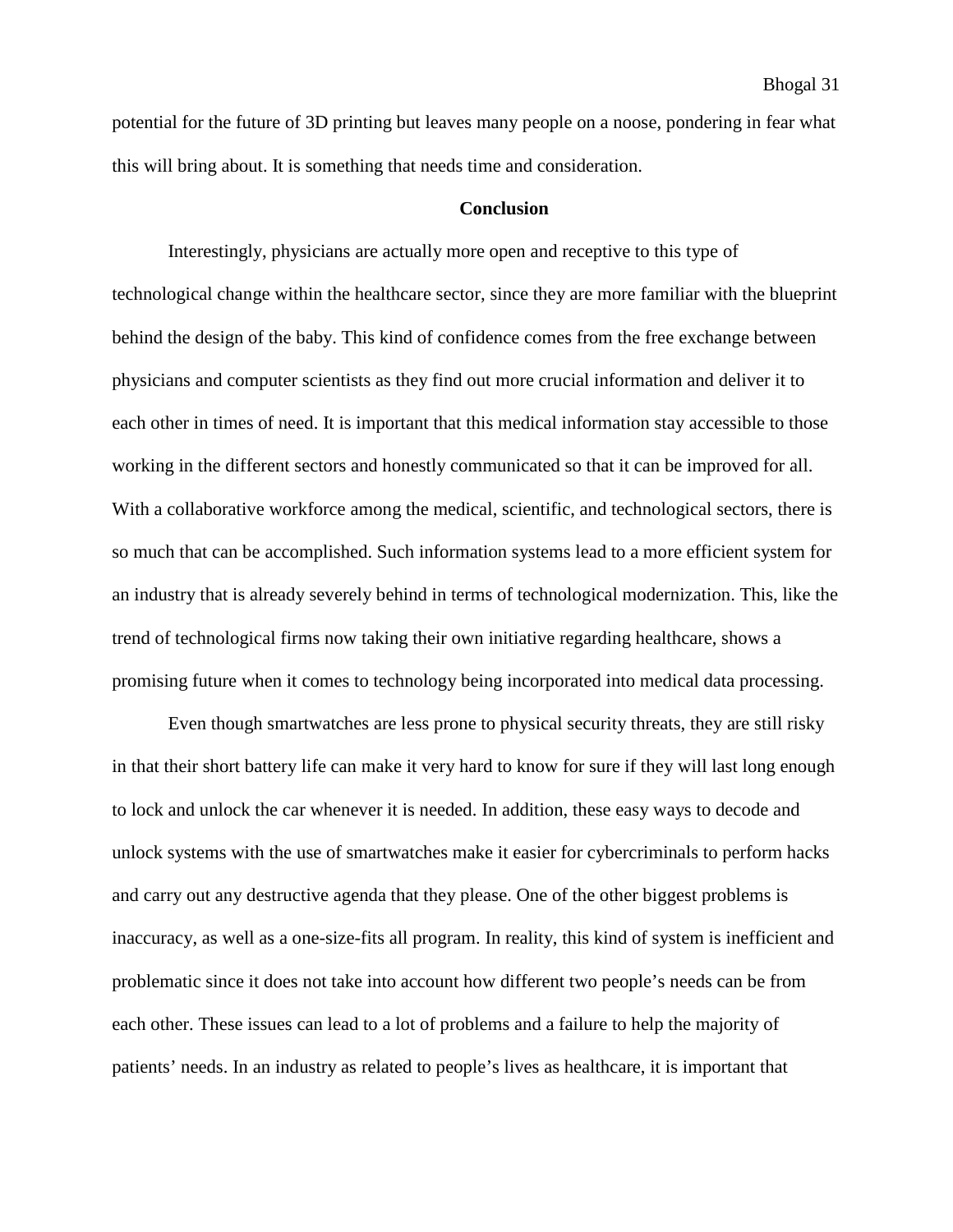medical data are processed accurately so that patients can receive the correct treatment that they need; misinformation entered leads to miscommunication and the wrong step being taken by the doctors on whom the patients depend.

There are many different challenges and benefits that arise from the intersection of technology and healthcare. At the moment, an extensive amount of research is being performed in the field so that there can be more safety and certainty as technology grows within healthcare. Luckily, many large, influential technology corporations such as Apple and Samsung are already working on a better healthcare system that will be implemented into the corporations themselves and, thus, better able to work with those in the technology sector. Physicians continue to remain resistant to the technological changes posing a threat of replacing their jobs, but this can be fixed with better training regarding the technology in both medical school and the workplace. In addition to preparing physicians for a changing system, technology education may also give them the the power to teach their students how to use technological devices when it comes to tracking crucial information regarding their health and recording medical data. Thus, proper training and familiarization of technological changes in the healthcare industry to which physicians are currently averse, may actually lead to the adverse effect of what they are anticipating. One of the biggest problems also remains the cost of adding technology into healthcare. For years, healthcare insurers have advocated for healthcare information technologies as the means to lower healthcare costs (which has actually had the adverse effect), improve the quality of healthcare delivery, and reduce medical errors.

Many doctors and patients may have different preferred methods of communication and reporting, and many patients are often shy to share their information. In fact, one of the reasons why the rate of owned electronic health records is so low with psychiatrists is that many patients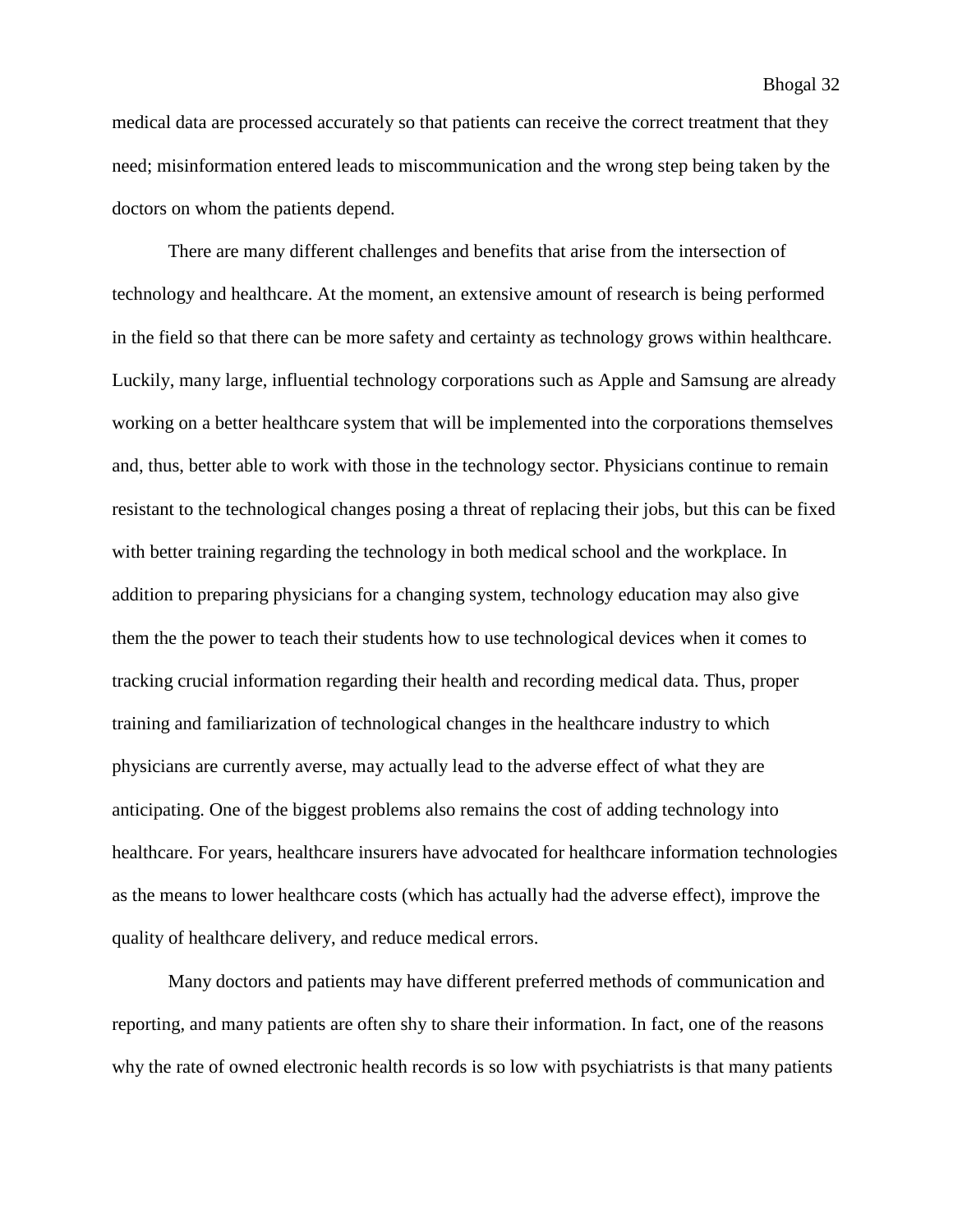are nervous to report information on their mental health since it may cause for information that they do not want exposed to be exposed. Another factor to consider if whether technology is an important factor for all departments of healthcare. Many agree that, for fitness training and disease prevention, it is an important feature to install, but when it comes to mental health provisions, then meeting in person is still the preferred method of communication and receiving treatment. Therefore, personalization of healthcare depends not only on the individual patient but also on the specific type of healthcare service being received.

The rise of wearable technology gives way to both greater technological innovation and greater risk. It raises both irresistible opportunities and unavoidable threats. Interestingly, the growing role of technology is causing a major upset in the medical industry, as many of the professional workers in the life sciences are hesitant to it. This is understandable, being that many changes are now also made possible in regards of altering one's health. There is much to reform before knowing the extent to which technology and healthcare can work together.

Many of the costs that come with better technology in healthcare are starting to be addressed by large corporations such as Samsung and Apple, which take it upon themselves to create a better healthcare system. Younger doctors show much more openness and enthusiasm to technology becoming a major part of their work, due to their extensive experience with it. There is much to anticipate as technology comes closer to healthcare, and whether the costs are worth it is still highly debated. Still, there is much to look forward to and it will be interesting to see where the future goes regarding these changes. With so much potential and so many experts in both medicine and technology working together, the future of technology and healthcare as partners is a highly anticipated one.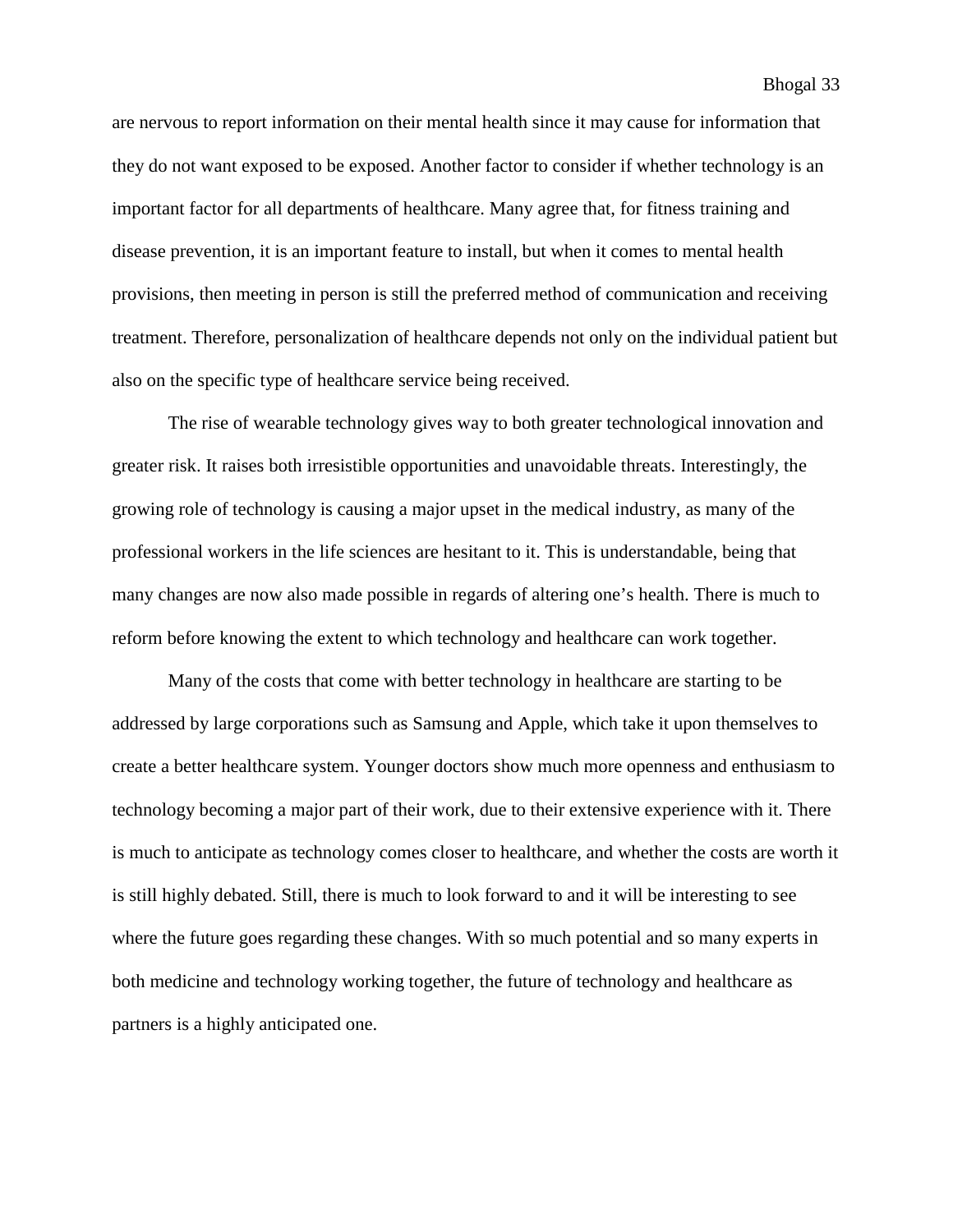#### **Works Cited**

Topol, Eric. "How Technology Is Transforming Health Care." *U.S. News & World Report*, U.S. News & World Report, 12 July 2013,

health.usnews.com/health-news/hospital-of-tomorrow/articles/2013/07/12/how-technolog y-is-transforming-healthcare.

- Mann, Denise. "Technology Plays Key Role in Health Care Reform." *WebMD*, WebMD, www.webmd.com/health-insurance/features/technology-plays-key-role-in-health-carereform#1.
- Bank, BMO Harris. "BMOHarrisBankVoice: 5 Ways Technology Is Transforming Health Care."*Forbes*, Forbes Magazine, 24 Jan. 2013, www.forbes.com/sites/bmoharrisbank/2013/01/24/5-ways-technology-is-transforming-he alth-care/#2b11fbcd26c5.
- Ortiz, Eduardo, and Carolyn M Clancy. "Use of Information Technology to Improve the Quality of Healthcare in the United States." *Health Services Research*, Blackwell Science Inc, Apr. 2003, www.ncbi.nlm.nih.gov/pmc/articles/PMC1360897/.
- Johnson, Sarah. "What Is the Role of Technology in Health and Care Integration? Discussion Roundup." *The Guardian*, Guardian News and Media, 17 Mar. 2014, www.theguardian.com/healthcare-network/2014/mar/17/technology-health-care-integrati on-discussion-roundup.
- "Health Information Technology." *Medicaid.gov*,

www.medicaid.gov/medicaid/data-and-systems/hit/index.html.

*HealthIT.gov*, www.healthit.gov/patients-families/basics-health-it.

Meola, Andrew. "Internet of Things in Healthcare: Information Technology in Health." *Business*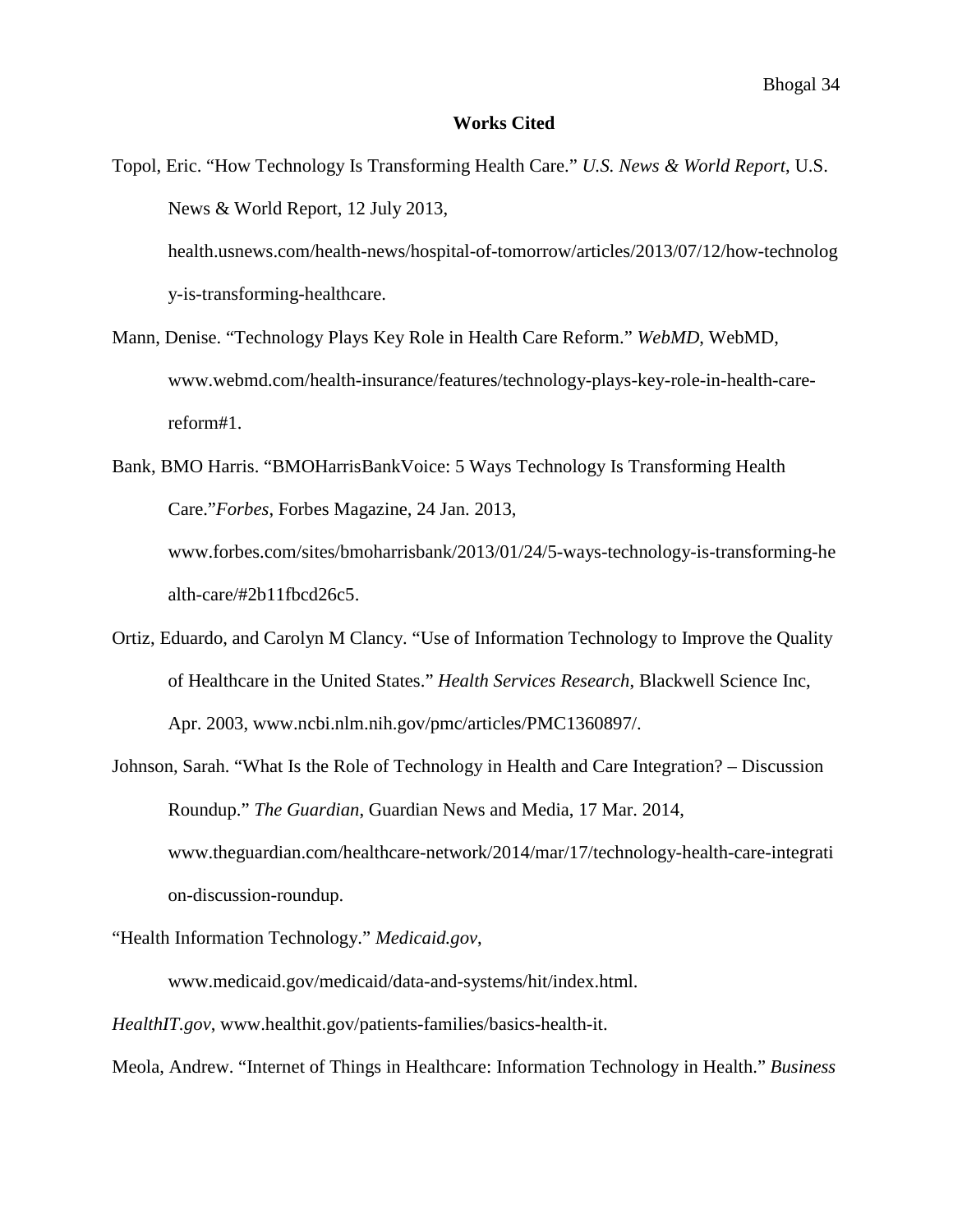*Insider*, Business Insider, 19 Dec. 2016,

www.businessinsider.com/internet-of-things-in-healthcare-2016-8.

Landro, Laura. "Technology and Healthcare: The View From HHS." *The Wall Street Journal*, Dow Jones & Company, 25 Sept. 2016, www.wsj.com/articles/technology-and-health-care-the-view-from-hhs-1474855381.

Frakt, Austin. "Blame Technology, Not Longer Life Spans, for Health Spending Increases."*The New York Times*, The New York Times, 23 Jan. 2017, www.nytimes.com/2017/01/23/upshot/blame-technology-not-longer-life-spans-for-health -spending-increases.html.

- Lomas, N. (2017). *Global wearables market to grow 17% in 2017, 310M devices sold, \$30.5BN revenue: Gartner*. [online] TechCrunch. Available at: https://techcrunch.com/2017/08/24/global-wearables-market-to-grow-17-in-2017-310m-d evices-sold-30-5bn-revenue-gartner/ [Accessed 19 Dec. 2017].
- Gay, SimpleTherapy Dr. Nic. "The Patient Will See You Now: The Future of Technology in Healthcare." *Wired*, Conde Nast, 6 Aug. 2015,

www.wired.com/insights/2014/01/patient-will-see-now-future-technology-healthcare/.

"Harnessing the Power of Data." *AHRQ--Agency for Healthcare Research and Quality: Advancing Excellence in Health Care*, U.S. HHS: Agency for Healthcare Research and Quality, 24 Aug. 2015,

www.ahrq.gov/research/findings/factsheets/informatic/databrief/index.html.

www.researchgate.net/publication/211382563\_Physicians'\_resistance\_toward\_healthcare\_inform ation\_technology\_A\_theoretical\_model\_and\_empirical\_test.

"Improving Safety with Information Technology — NEJM." *New England Journal of Medicine*,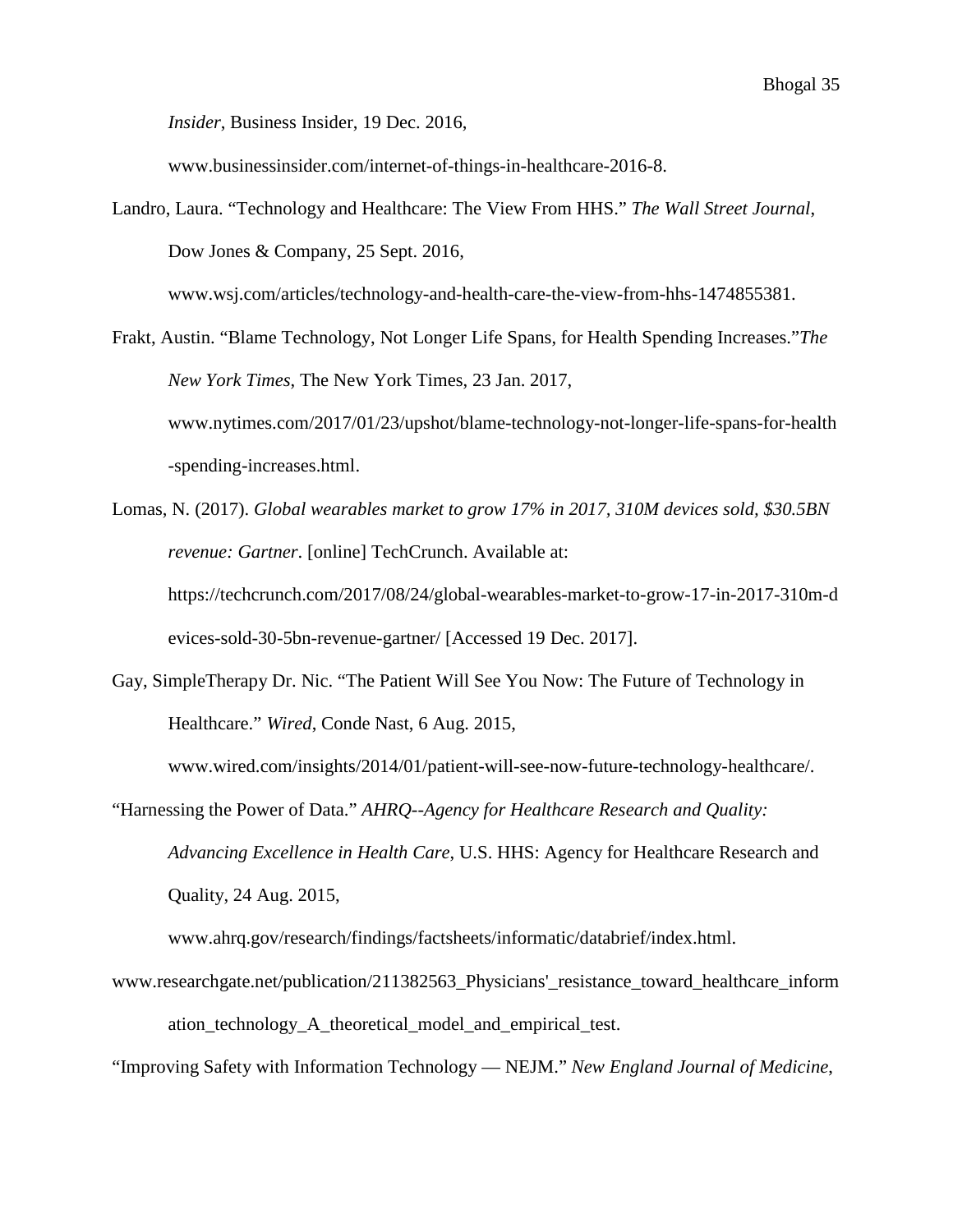www.nejm.org/doi/full/10.1056/NEJMsa020847#t=article.

"Eat Healthy." *Healthfinder.gov*,

healthfinder.gov/HealthTopics/Category/health-conditions-and-diseases/diabetes/eat-heal thy.

"Preventive Health Care." *Centers for Disease Control and Prevention*, Centers for Disease Control and Prevention, 12 June 2013,

www.cdc.gov/healthcommunication/toolstemplates/entertainmented/tips/preventivehealth .html.

- "Technology and Health Intersect for Better Care." *The Washington Post*, WP Company, 28 Feb. 2016, www.washingtonpost.com/sf/brand-connect/samsung/.
- "Technology Helps Drive High Cost of U.S. Healthcare." *Healthcare IT News*, 3 May 2012, www.healthcareitnews.com/news/technology-helps-drive-high-cost-us-healthcare.

Chapman, Lizette. "Silicon Valley Is Trying to Reinvent Health Care, Starting in New Jersey."*Bloomberg.com*, Bloomberg, 7 Dec. 2016, www.bloomberg.com/news/articles/2016-12-07/silicon-valley-is-trying-to-reinvent-healt h-care-starting-in-new-jersey.

Condliffe, Jamie. "Amazon Might Be Branching out into Health Care." *MIT Technology Review*, MIT Technology Review, 27 July 2017,

www.technologyreview.com/s/608354/amazon-may-be-the-next-tech-giant-muscling-int o-healthcare/.

Katz, Katy. "Rasmussen College." *Rasmussen College - Regionally Accredited College Online and on Campus*,

www.rasmussen.edu/degrees/health-sciences/blog/intersection-of-healthcare-and-it-jobs-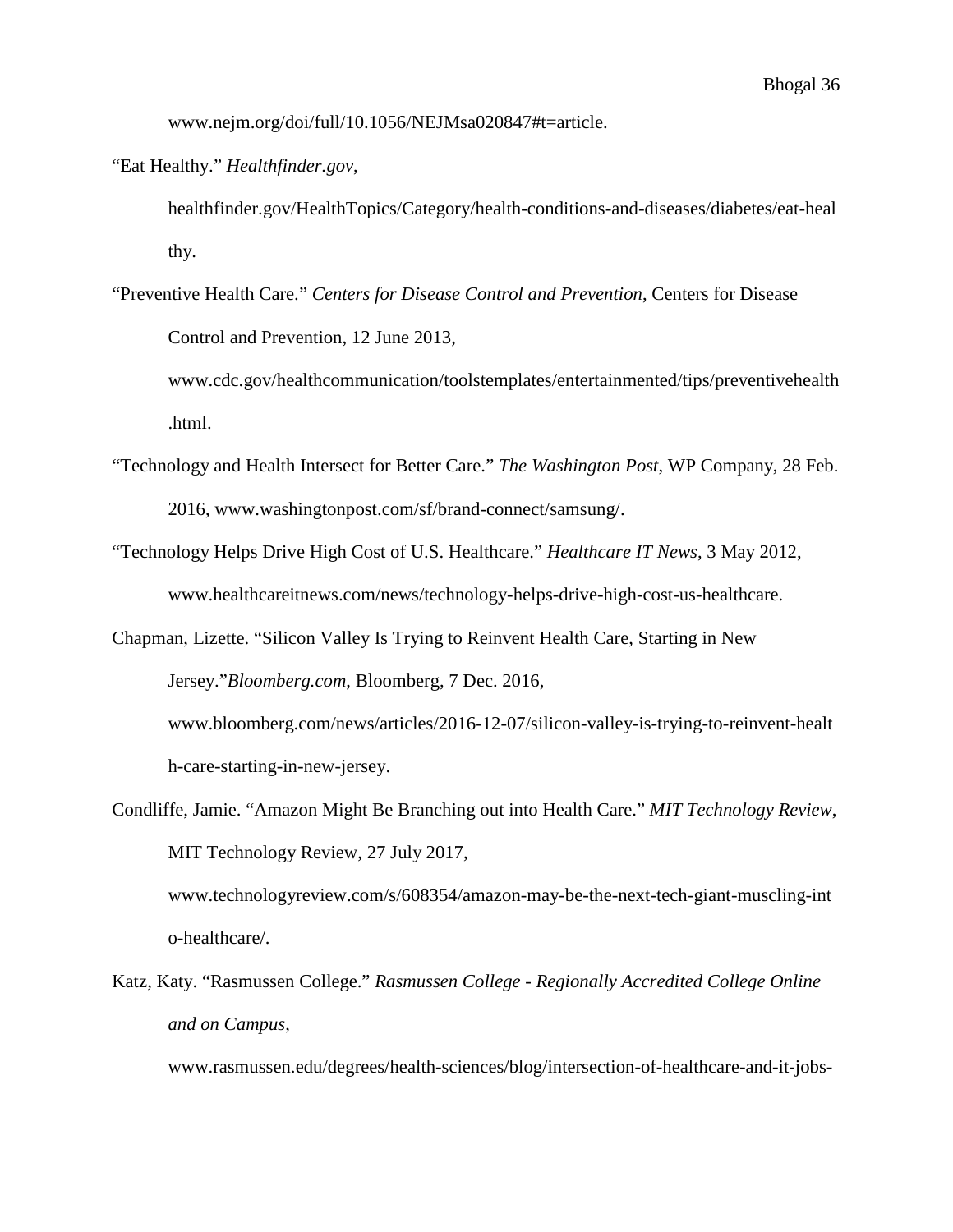of-the-future/.

/.

- Weiner, J. P., et al. "The Impact Of Health Information Technology And e-Health On The Future Demand For Physician Services." *Health Affairs*, vol. 32, no. 11, Jan. 2013, pp. 1998–2004., doi:10.1377/hlthaff.2013.0680.
- Khazan, Olga. "Why Aren't Doctors More Tech-Savvy?" *The Atlantic*, Atlantic Media Company, 21 Jan. 2014, www.theatlantic.com/health/archive/2014/01/why-arent-doctors-more-tech-savvy/283178
- https://www.rand.org/content/dam/rand/pubs/research\_reports/RR400/RR439/RAND\_RR439.pd f [Accessed 9 Aug. 2017].
- "How Steve Jobs' Medical Experience Informed the Apple Watch." *Time*, Time, time.com/4323318/apple-watch-steve-jobs-health/.
- robert-f-graboyes. "Innovation Is the Key to Health Care Reform." *Reason.com*, 1 July 2014, reason.com/archives/2014/07/01/innovation-is-the-key-to-health-care-ref.

*HealthIT.gov*, www.healthit.gov/providers-professionals/improved-diagnostics-patientoutcomes.

"Career Source: Millennial Physicians' Must-Haves: Location, ... : Emergency Medicine News."*LWW*,

journals.lww.com/em-news/Fulltext/2011/01000/Career\_Source\_\_Millennial\_Physicians \_\_Must\_Haves\_.12.aspx.

Economist.com. (2017). *Cite a Website - Cite This For Me*. [online] Available at: https://www.economist.com/news/business/21646225-smartwatches-and-other-wearabledevices-become-mainstream-products-will-take-more [Accessed 19 Dec. 2017].